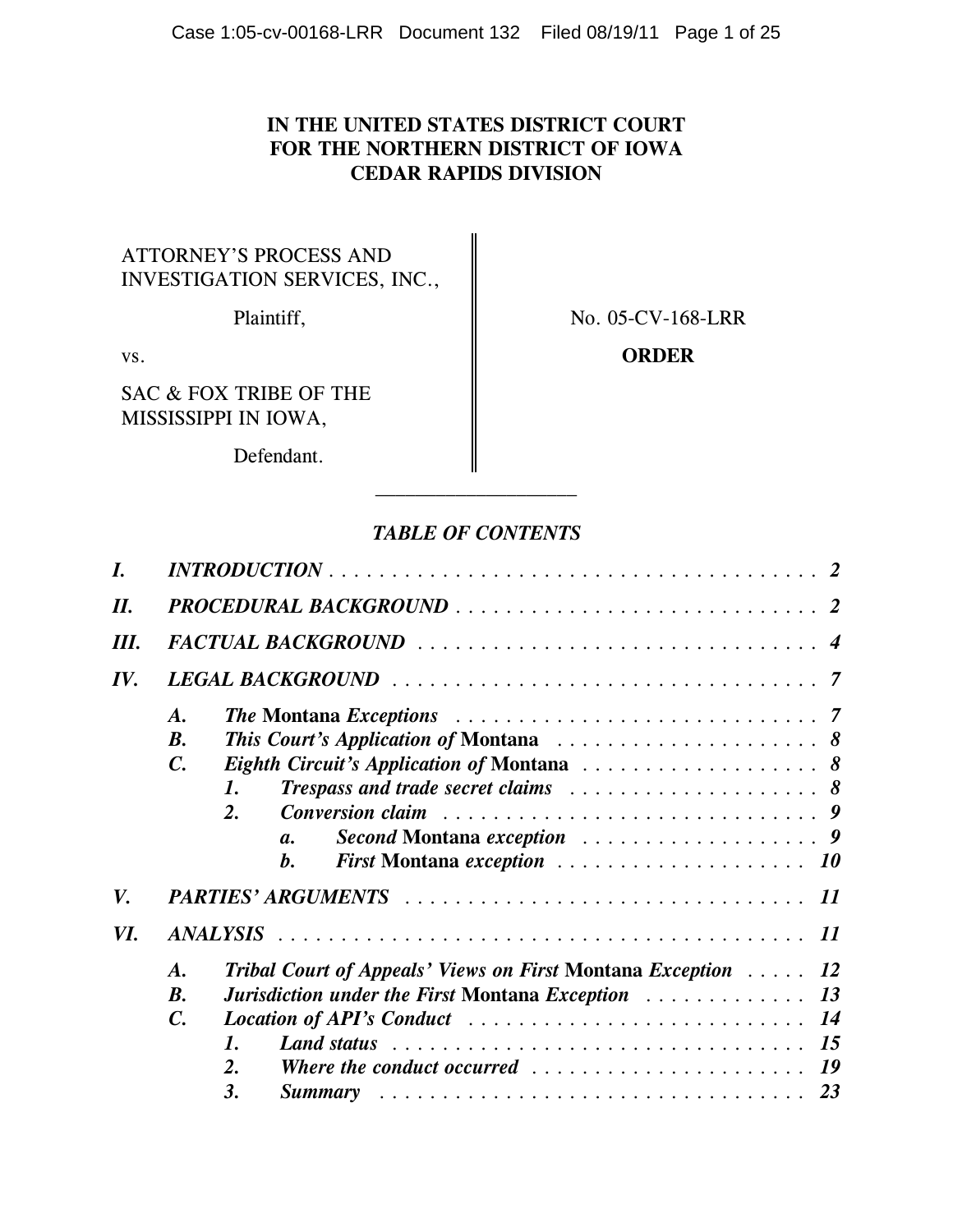#### *I. INTRODUCTION*

This matter is before the court on remand from the Eighth Circuit Court of Appeals. *See Attorney's Process Investigation Servs., Inc. v. Sac & Fox Tribe of the Miss. in Iowa* ("*API*"), 609 F.3d 927 (8th Cir. 2010), *cert. denied*, 131 S.Ct. 1003 (2011). The sole issue is whether the Court of the Sac & Fox Tribe of the Mississippi in Iowa ("Tribal Court") has jurisdiction over the Sac & Fox Tribe of the Mississippi in Iowa's ("Tribe") claim against Attorney's Process and Investigation Services, Inc. ("API") for conversion of tribal funds. *See id.* at 946.

## *II. PROCEDURAL BACKGROUND*

The Tribe sued API in the Tribal Court alleging trespass, conversion of tribal funds and misappropriation of trade secrets. *See Sac & Fox Tribe of the Miss. in Iowa v. Attorney's Process Investigation Servs., Inc.*, Tribal Court case no. API-CV-Damages-2005-01. The Tribe's claims arise from API's efforts to take control of facilities on the Tribe's reservation under a contract signed by Alex Walker, Jr., the former Chairman of the Tribal Council. The Tribe's conversion claim is based on the payment of more than \$1 million of tribal funds to API under its contract with Walker.

API brought this action seeking a declaratory judgment that the Tribal Court lacked jurisdiction,<sup>1</sup> and the court ordered API to exhaust its remedies in the Tribal Court. *See Nat'l Farmers Union Ins. Cos. v. Crow Tribe of Indians*, 471 U.S. 845, 856-57 (1985). The Tribal Court concluded that it had subject matter and personal jurisdiction. It also

<sup>1</sup> API also sought an order compelling arbitration pursuant to its contract with Walker. This claim is no longer at issue. *See API*, 609 F.3d at 946 (affirming dismissal of API's claim for an order compelling arbitration).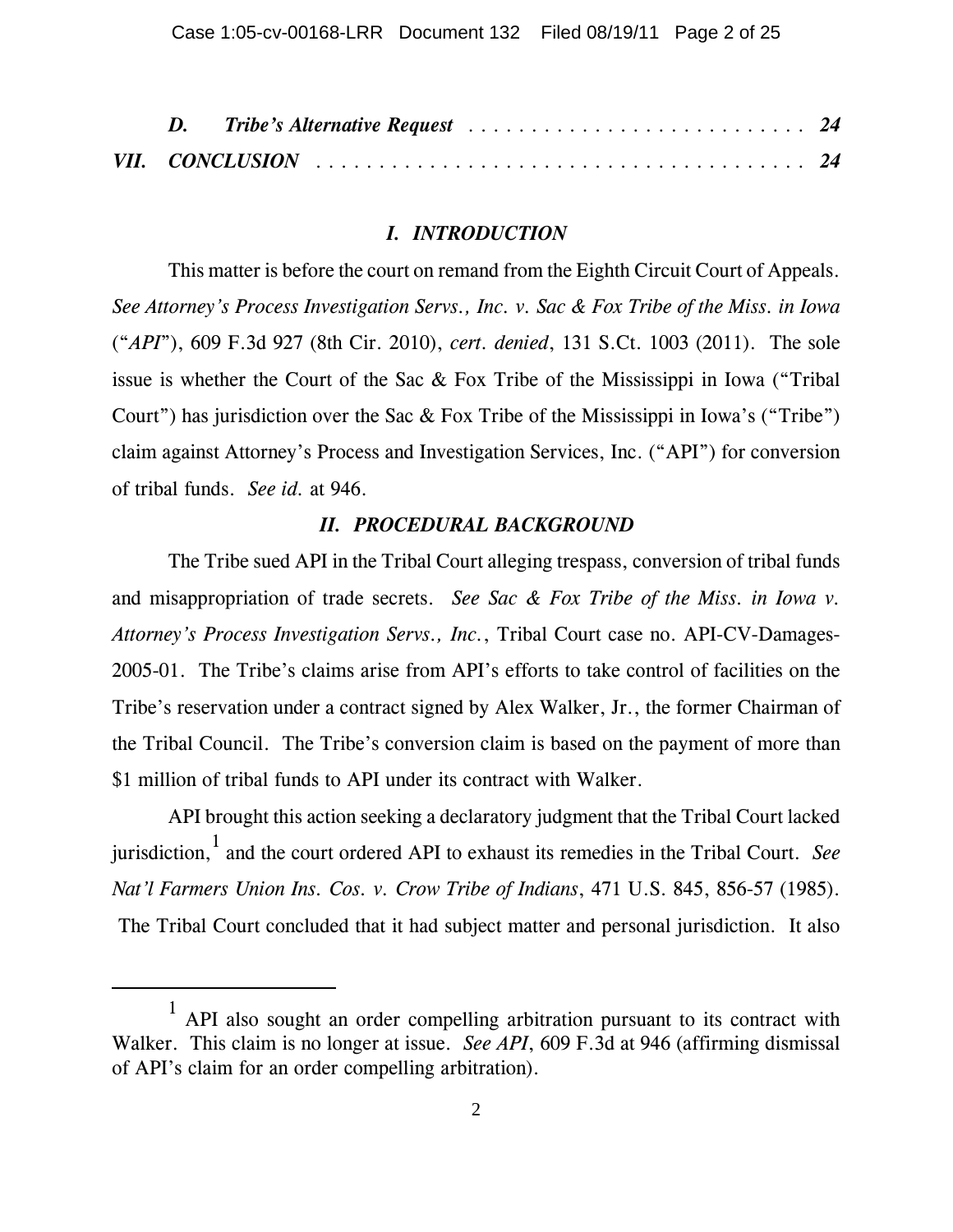held that Walker and his council had been removed from office before June of 2003 and, therefore, lacked authority to bind the Tribe to the contract he signed with API. The Tribal Court of Appeals affirmed, holding that Walker's contract with API was invalid and that the Tribal Court had jurisdiction over the Tribe's claims.

After exhausting its remedies in the Tribal Court, API returned to this court. The Tribe filed a Motion to Dismiss (docket no. 48), arguing that the court lacked subject matter jurisdiction and jurisdiction over the Tribe. API filed a Motion for Partial Summary Judgment (docket no. 63), arguing that the Tribal Court lacked subject matter jurisdiction.

On June 18, 2009, the court entered an Order (docket no. 87) that denied API's Motion for Partial Summary Judgment and granted the Tribe's Motion to Dismiss. In doing so, the court held that the Tribal Court had jurisdiction over the Tribe's claims under *Montana v. United States,* 450 U.S. 544 (1981).<sup>2</sup> The court also concluded that whether Walker had authority to bind the Tribe to the agreement with API was a matter of tribal law and, therefore, deferred to the Tribal Court's determination that Walker lacked the authority to do so.

API appealed, arguing that the Tribal Court lacked jurisdiction over the Tribe's claims and that this court erred in its application of *Montana*. The Eighth Circuit affirmed that the Tribal Court could exercise jurisdiction over the Tribe's trespass and trade secret claims. *API*, 609 F.3d at 946. However, the Eighth Circuit reversed and vacated "only that portion of the judgment which concluded that the Tribal Court has jurisdiction under the second *Montana* exception over the Tribe's claim for conversion of tribal funds." *Id.* Accordingly, the Eighth Circuit remanded "the question of whether tribal court jurisdiction

<sup>&</sup>lt;sup>2</sup> Montana identified two exceptions to "the general proposition" that a tribe's civil jurisdiction does "not extend to the activities of nonmembers of the tribe." *Montana*, 450 U.S. at 565-66.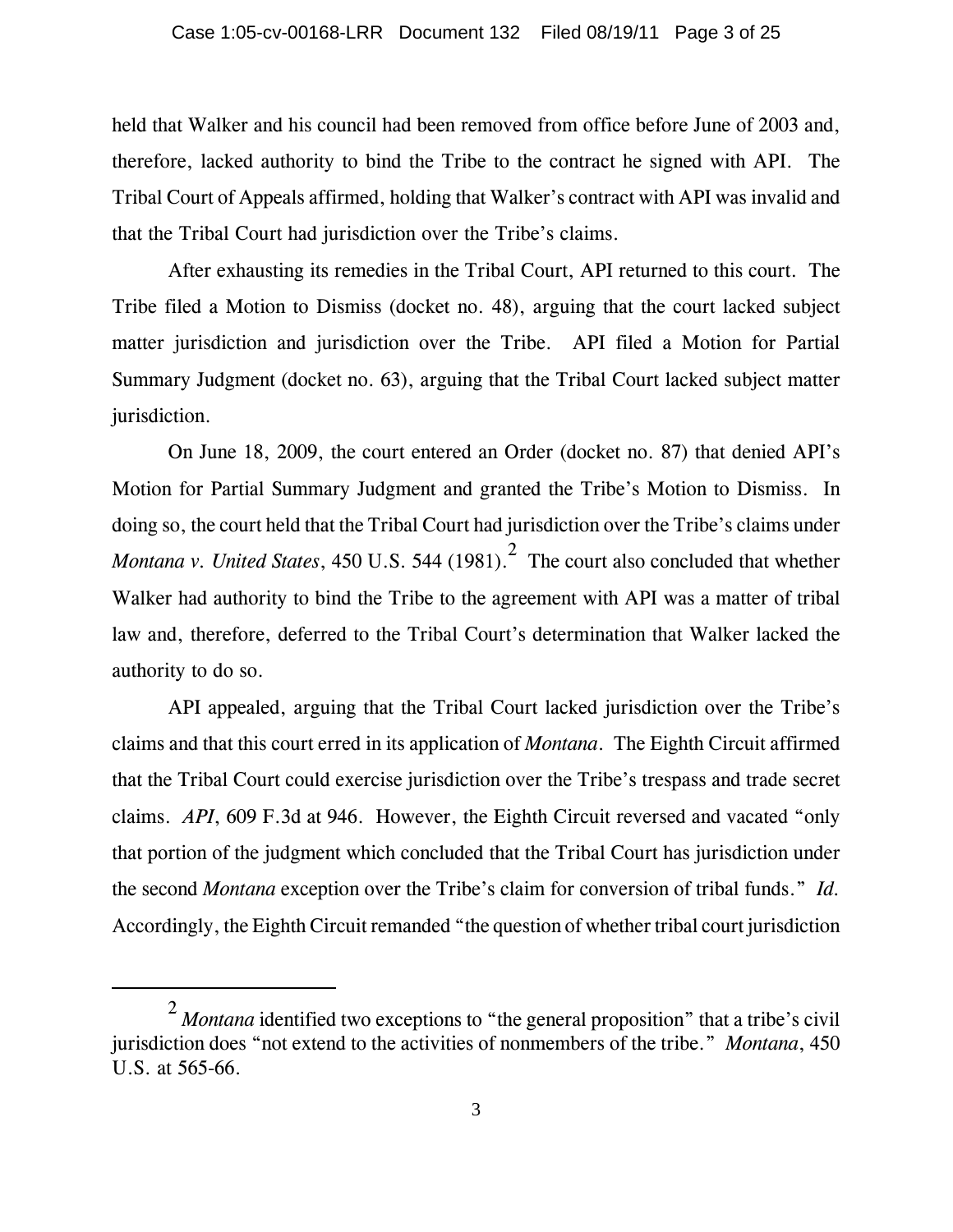exists over that claim under the first *Montana* exception." *Id.* 

On February 7, 2011, the Tribe filed a Motion for Summary Judgment ("Tribe's Motion") (docket no. 112)*,* arguing that the Tribal Court correctly held that it had jurisdiction over the Tribe's conversion claim. In the event the court holds otherwise, the Tribe asks the court to enter judgment in favor of the Tribe on its conversion claim.

On March 29, 2011, API filed a Resistance (docket no. 117) to the Tribe's Motion. That same date, API filed a Cross-Motion for Summary Judgment ("API's Motion") (docket no. 118), arguing that the Tribal Court lacks jurisdiction over the conversion claim under the first *Montana* exception. On May 2, 2011, the Tribe filed a combined Resistance and Reply (docket no. 129) in opposition to API's Motion and in support of the Tribe's Motion. On May 12, 2011, API filed a Reply (docket no. 131).

Neither side requests oral argument on the Motions, and the court concludes that oral argument is unnecessary. The Motions are fully submitted and ready for decision.

# *III. FACTUAL BACKGROUND*<sup>3</sup>

The Tribe is a federally recognized Indian tribe governed by a seven member Tribal Council. The Tribe owns and operates the Meskwaki Bingo Casino Hotel ("Casino"). The Casino is located on the Tribe's trust lands, known as the Meskwaki Settlement, in Tama, Iowa. Alex Walker, Jr. is a member of the Tribe and at all relevant times resided on tribal-owned land within the Tribe's Settlement. Prior to March of 2003, Walker was Chairman of the Tribal Council.

<sup>&</sup>lt;sup>3</sup> The court's recitation of the facts draws on the Eighth Circuit's opinion and the record before this court, as well the record developed in the Tribal Court and the allegations in the Tribal Court complaint. *See API*, 609 F.3d at 937 (relying on Tribal Court record and taking Tribe's allegations as true for jurisdictional purposes because "API has not contested any of the material allegations made by the Tribe"). Both sides criticize portions of each other's statements of fact and respective responses. Because the purported deficiencies are immaterial under the court's resolution of the issues, the court need not address them further.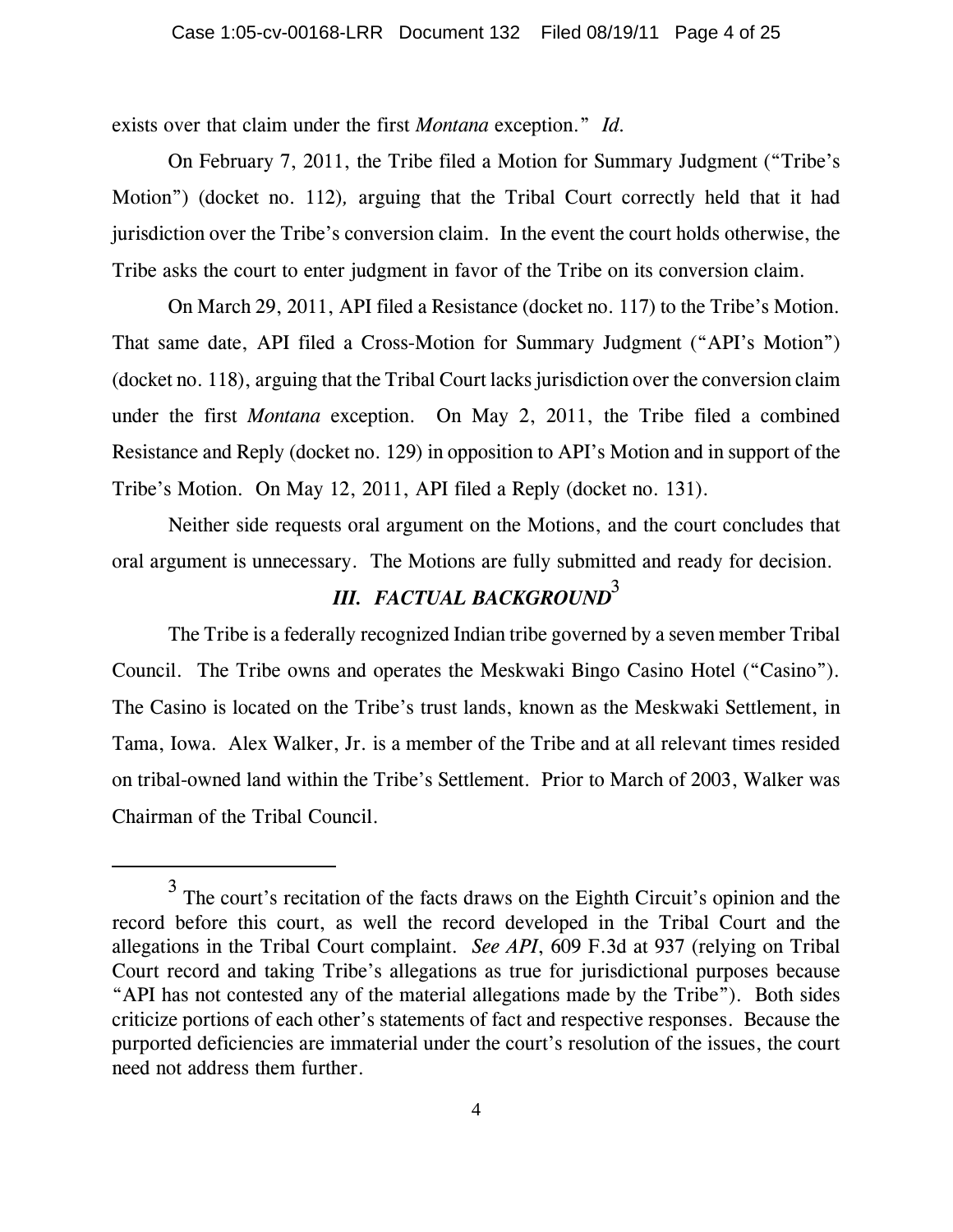In the spring and summer of 2003, two groups were competing for control of the tribal government, finances and Casino. Walker led one group (the "Walker Council"), and Charles Old Bear headed up the opposition (the "Bear Council"). In May of 2003, the Bear Council prevailed in a tribal election. Walker then turned to API, a Wisconsin corporation that provides security and consulting services to casino operators.

On June 16, 2003, Walker entered into a written contract—purportedly on behalf of the Tribe—with API for investigation, security and law enforcement consulting services. API agreed to "perform services directly relating to the investigation of a takeover by dissidents at the Tribe's facility located on the Tribe's reservation lands." Tribe's Appendix ("Tribe App'x") (docket no. 112-3) at 22. In furtherance of this goal, API agreed its services would "include, but not be limited to, the following:"

> A. Investigation of individuals involved in the unlawful acts against the Tribal Government.

> B. Developing a security plan for the re-opening of the Tribe's Gaming Facility.

> C. Research the feasibility of establishing Tribal police powers and assisting in the training and deployment of same if feasible.

> D. Provide general community security services to Tribal Government and its operations as is feasible.

> E. Investigate allegations of unlawful acts and tribal policy violations of the dissident group involving Tribal funds, and gaming operations.

> F. Assist in general security matters as directed by the Tribal government.

*Id.* at 22-23. The contract also contained an arbitration clause and provided that any award would be enforced in Iowa state or federal court. The Tribe was not a party to the contract and has "not enter[ed] into any agreement with API." *API*, 609 F.3d at 945.

Between June 30 and September 30, 2003, API received \$1,022,171.26 in tribal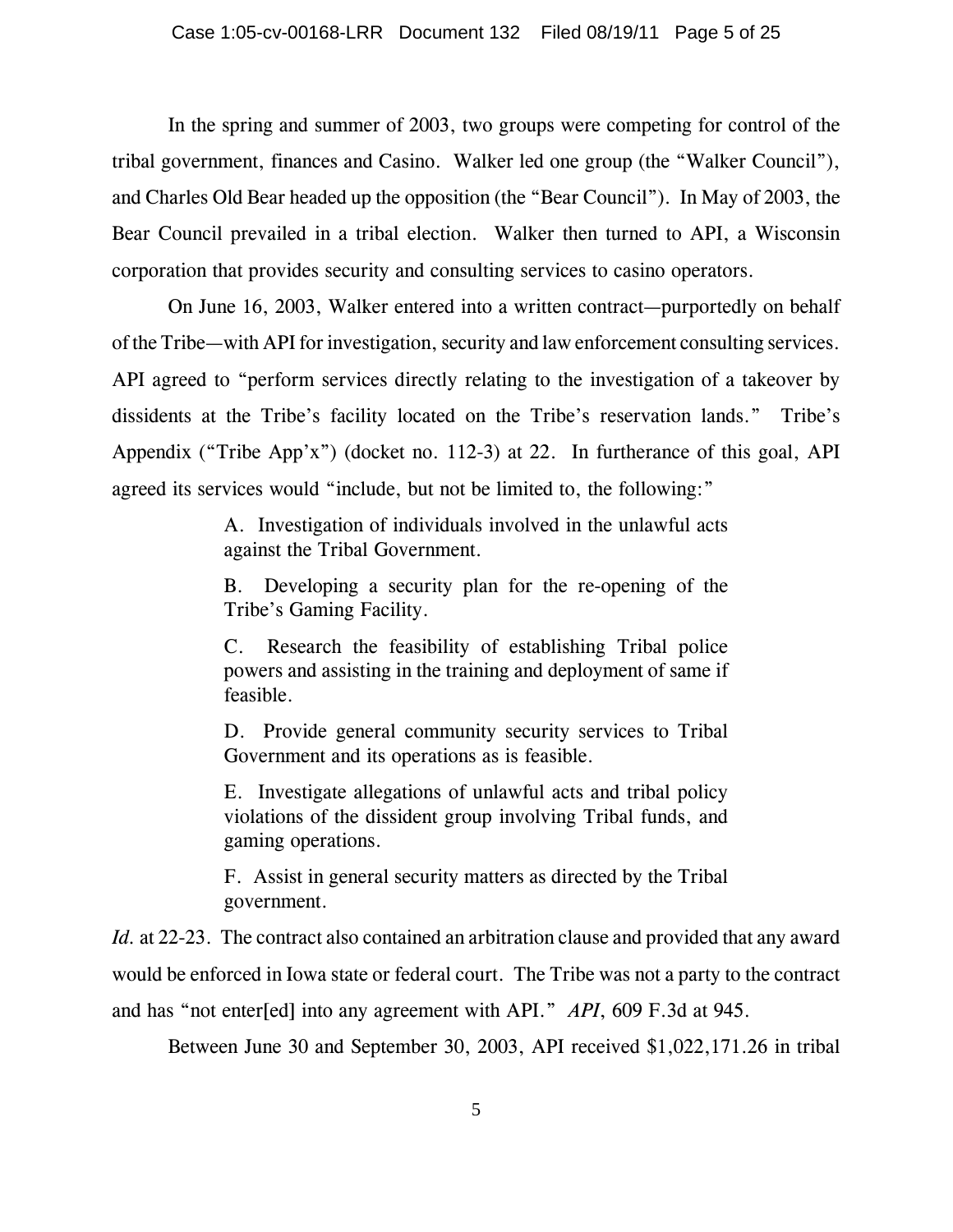funds under its agreement with Walker. The Tribal Council did not consent to any payment of tribal funds to API. Neither the Tribal Chairman nor the Tribal Council Treasurer signed any documents permitting payment of tribal funds to API.

On October 1, 2003, the Bear Council and its supporters occupied the Casino and the Tribe's government offices. Early that day, approximately thirty API agents forced their way into the Casino and the Tribe's community center, which houses the Tribe's government offices. Both buildings are located on tribal trust land. During the raid, API damaged and destroyed tribal property and seized confidential information about the Tribe's gaming operations and finances. Despite the raid, the Walker Council never regained control of the Casino or tribal government.

On August 3, 2005, the Tribe filed a complaint against API in the Tribal Court, alleging trespass, misappropriation of trade secrets and conversion. With respect to the Tribal Court's jurisdiction, the Tribe alleged:

> 1. [The Tribal Court] has subject matter jurisdiction in this matter . . . because the cause of this action arose within the jurisdiction of the Tribe, because the Tribe brings this suit to cause [API] to return funds to the Tribe which [API] unlawfully has taken and retained, and because [API] committed torts against the Tribe and harm to tribal real property and to other tribal property on the Settlement.

Tribe App'x at 1. Regarding its conversion claim, the Tribe alleged, in part:

4. Between approximately June and October 2003, [API] took possession of approximately \$1,022,171.26 in tribal funds.

5. The Tribe's governing body did not authorize the payment of tribal funds to [API].

6. On or about February 6, 2004, the Tribe demanded return of the funds which [API] had taken. [API] did not return any tribal funds.

*Id.* at 2.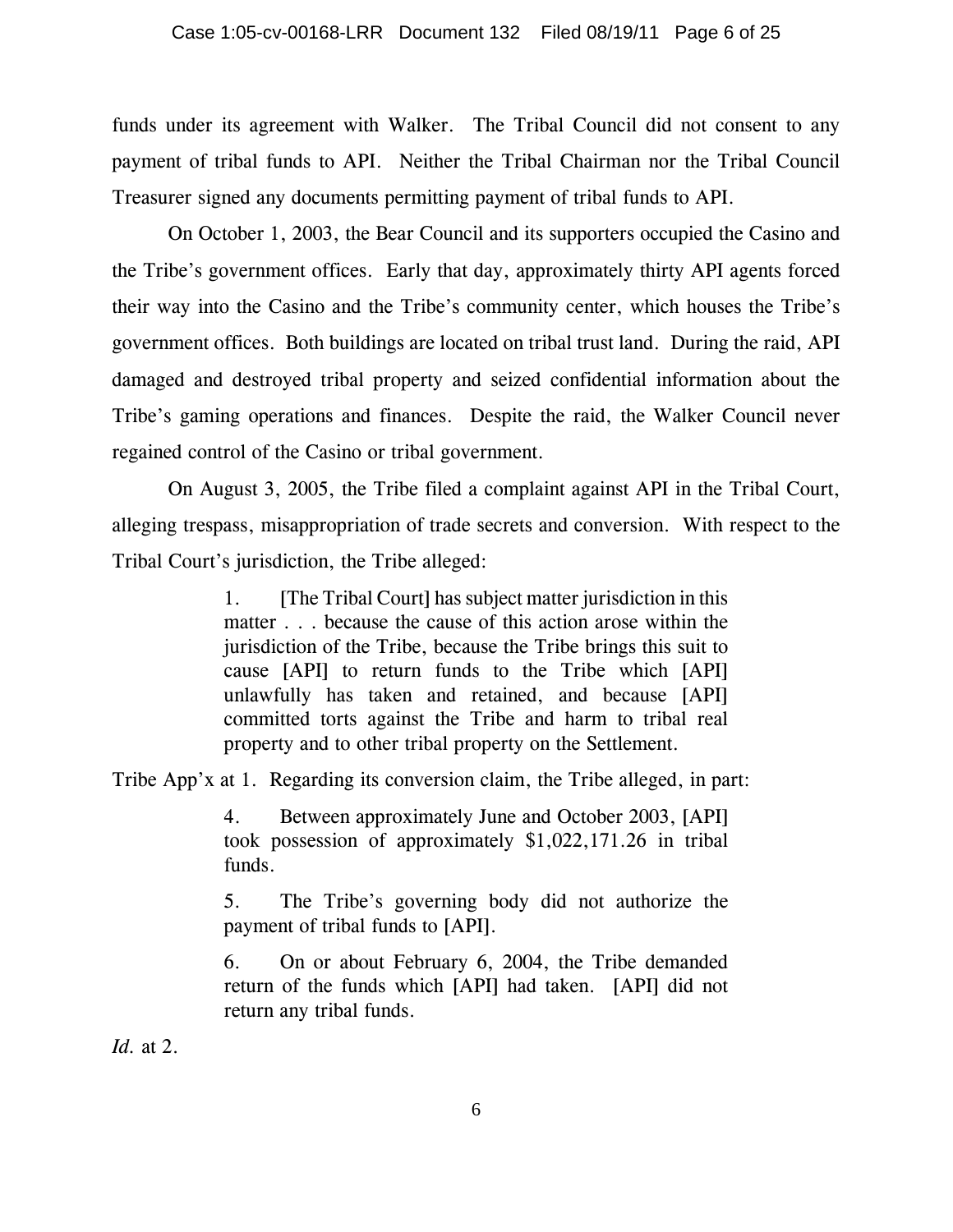### *IV. LEGAL BACKGROUND*

The court begins with the principles governing tribal jurisdiction over nonmembers. The court will then briefly summarize the application of these principles to this case by this court and the Eighth Circuit Court of Appeals.

### *A. The* **Montana** *Exceptions*

Generally, a tribe may not exercise civil jurisdiction over nonmembers. *See Montana*, 450 U.S. at 565. However, this rule is subject to two independent exceptions. First, a "tribe may regulate, through taxation, licensing, or other means, the activities of nonmembers who enter consensual relationships with the tribe or its members, through commercial dealing, contracts, leases, or other arrangements." *Id.* Second, a tribe may "exercise civil authority over the conduct of non-Indians . . . within its reservation when that conduct threatens or has some direct effect on the political integrity, the economic security, or the health or welfare of the tribe." *Id.* at 566.

In applying the *Montana* exceptions to nonmembers, "a tribe's adjudicative jurisdiction does not exceed its legislative jurisdiction."<sup>4</sup> *Strate v. A-1 Contractors*, 520 U.S. 438, 453 (1997). Stated differently, "a tribe's inherent adjudicative jurisdiction over nonmembers is at most only as broad as its legislative jurisdiction." *Nevada v. Hicks*, 533 U.S. 353, 367 (2001). It remains an open question, however, "whether a tribe's adjudicative jurisdiction over nonmember defendants *equals* its legislative jurisdiction." *Id.* at 358. "Because 'efforts by a tribe to regulate nonmembers . . . are presumptively invalid,' the Tribe bears the burden of showing that its assertion of jurisdiction falls within one of the *Montana* exceptions." *API*, 609 F.3d at 936 (quoting *Plains Commerce Bank*

<sup>&</sup>lt;sup>4</sup> *Montana* addressed a tribe's regulatory, or legislative, authority, such as its ability to tax nonmember activities or prohibit certain nonmember activities on tribal land. In *Strate*, however, the Court made clear that *Montana* also governs assertions of tribal adjudicatory jurisdiction over nonmembers. *See Strate*, 520 U.S. at 453 (stating that *Montana* applies to a tribe's "civil authority" over nonmembers).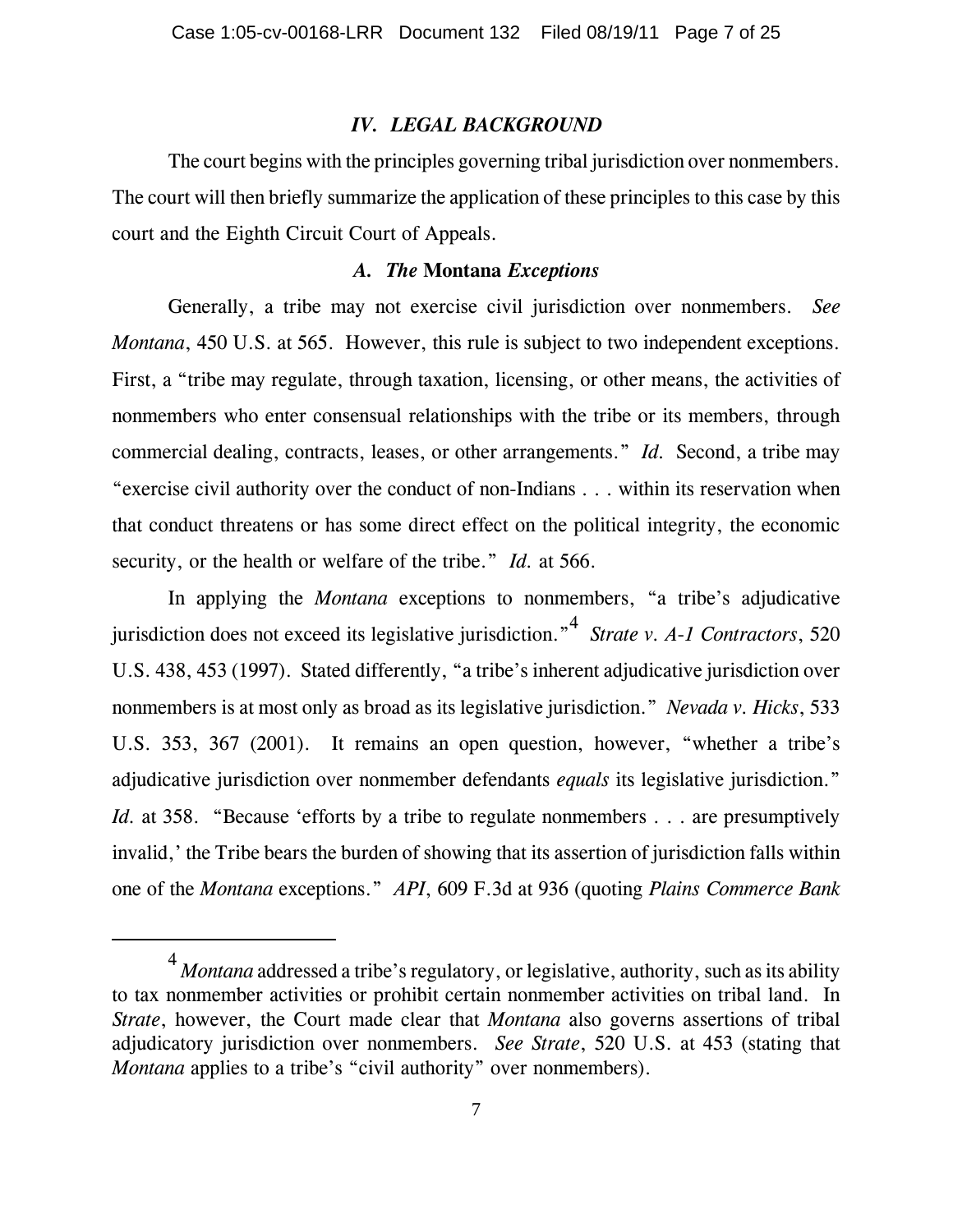*v. Long Family Land & Cattle Co.*, 554 U.S. 316, 330 (2008)).

# *B. This Court's Application of* **Montana**

In granting the Tribe's Motion to Dismiss, this court held that the Tribal Court had jurisdiction over the Tribe's claims under the second *Montana* exception because "API's conduct had a 'direct effect' on both the political integrity and the economic security of the Tribe." Order at 17 (quoting *Montana*, 450 U.S. at 566). Accordingly, the court did not decide whether the Tribal Court could exercise jurisdiction over the Tribe's claims under the first *Montana* exception.

# *C. Eighth Circuit's Application of* **Montana**

On appeal, the Eighth Circuit explained that the Tribe's claims "arise from two related, but ultimately distinct, courses of conduct." *API*, 609 F.3d at 938.

> First, the Tribe alleges that between the time the contract was signed in June and the end of September 2003, API took possession of over \$1 million in tribal funds without the authorization of the Tribe's duly elected governing body. The Tribe's conversion claim arises from this transaction (or set of transactions). Second, the Tribe's complaint describes API's raid on the casino and the government offices, leading to the claim for trespass to land, trespass to chattels, and conversion of tribal trade secrets.

# *Id.* at 939.

# *1. Trespass and trade secret claims*

With respect to the Tribe's trespass and trade secret claims, the Eighth Circuit upheld this court's application of the second *Montana* exception:

> We conclude that because API's forceful intervention on October 1, 2003 threatened the political integrity, the economic security, [and] the health [and] welfare of the Tribe, as well as its rights as a landowner, the tribal courts may exercise jurisdiction over the claims that arise out of that conduct. The Tribe's claims for trespass to tribal land and chattels and conversion of tribal trade secrets grow out of this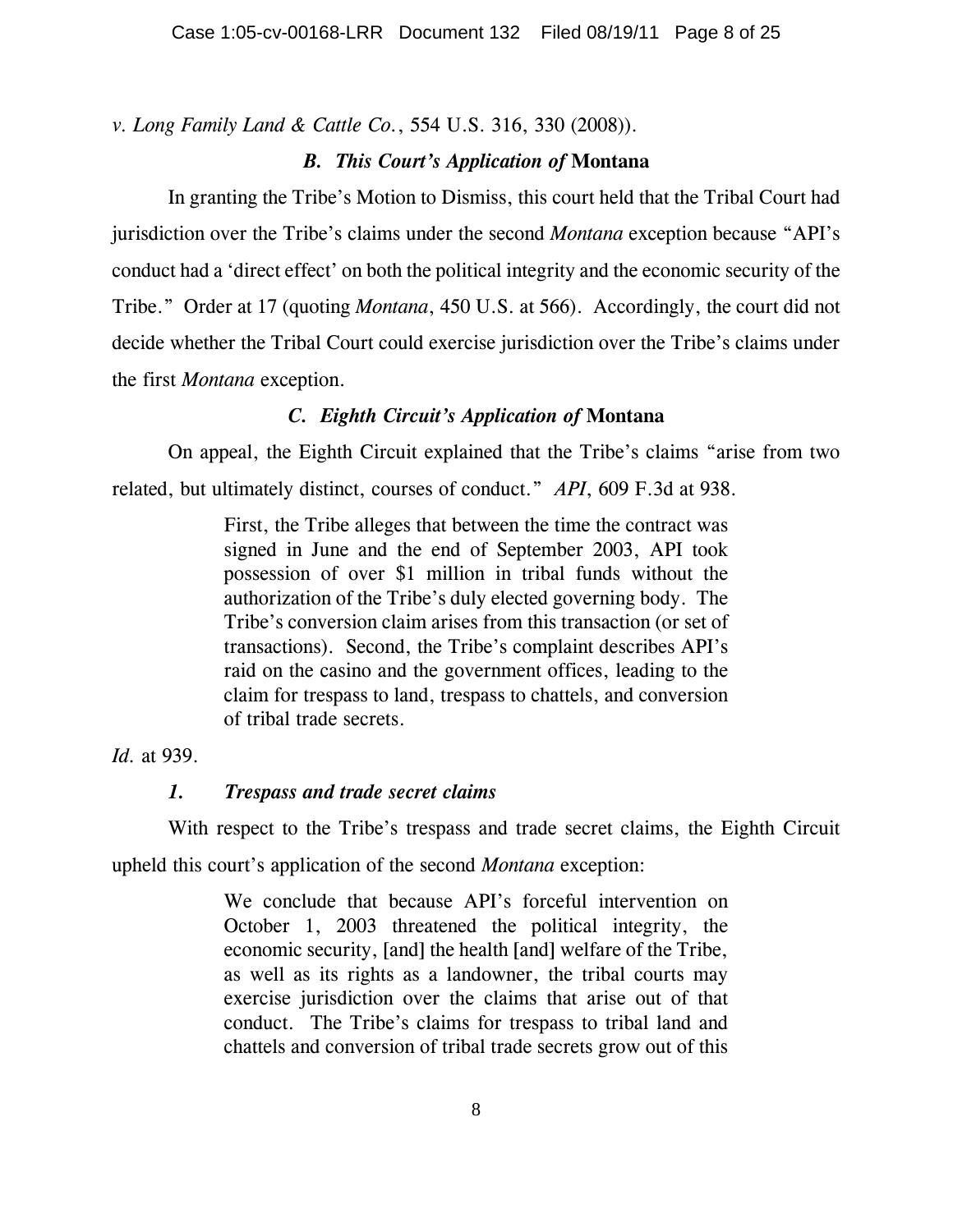sovereign authority.

*Id.* at 940 (alteration in original) (internal quotation marks and citations omitted).

The Eighth Circuit reasoned that API's conduct, which amounted to an "attempted coup d'etat," *id.* at 939 n.6, "was a direct attack on the heart of tribal sovereignty, the right of Indians 'to protect tribal self-government.'" *Id.* at 939 (quoting *Montana*, 450 U.S. at 564). The Eighth Circuit also noted that the Tribe's trespass and trade secret claims sought to regulate API's entry and conduct on tribal trust land, and a tribe's "civil authority is at its zenith when the tribe seeks to enforce regulations stemming from its traditional powers as a landowner." *Id.* at 940 (citing *Hicks*, 533 U.S. at 370).

# *2. Conversion claim*

The Eighth Circuit concluded that the Tribe's conversion claim is "materially different" from the other torts. *Id.*

> The conversion claim does not appear to arise directly out of what occurred during the October 1 raid. It arises from the payment of tribal funds to API under its contract with Walker. According to the tribal trial court's factual findings, all of the money the Tribe now seeks to recover had been paid to API by September 30, the day before the raid occurred.

*Id.* The Eighth Circuit noted, "[i]t is of course possible that API was paid in advance for planning and executing the raid, but that has not been alleged." *Id.*

## *a. Second* **Montana** *exception*

The Eighth Circuit held that the Tribe "failed to carry its burden of establishing adjudicatory jurisdiction over the conversion claim under the second *Montana* exception." *Id.* at 941. In reaching this holding, the Eighth Circuit observed that the conversion claim does not seek to regulate conduct on the Tribe's Settlement.Because *Montana* permits tribal regulation of nonmember conduct inside the reservation, "the Tribe must show that the conduct it seeks to regulate occurred within the Meskwaki Settlement." *Id.* at 940. The Tribe's conversion claim, the Eighth Circuit explained, seeks to regulate "API's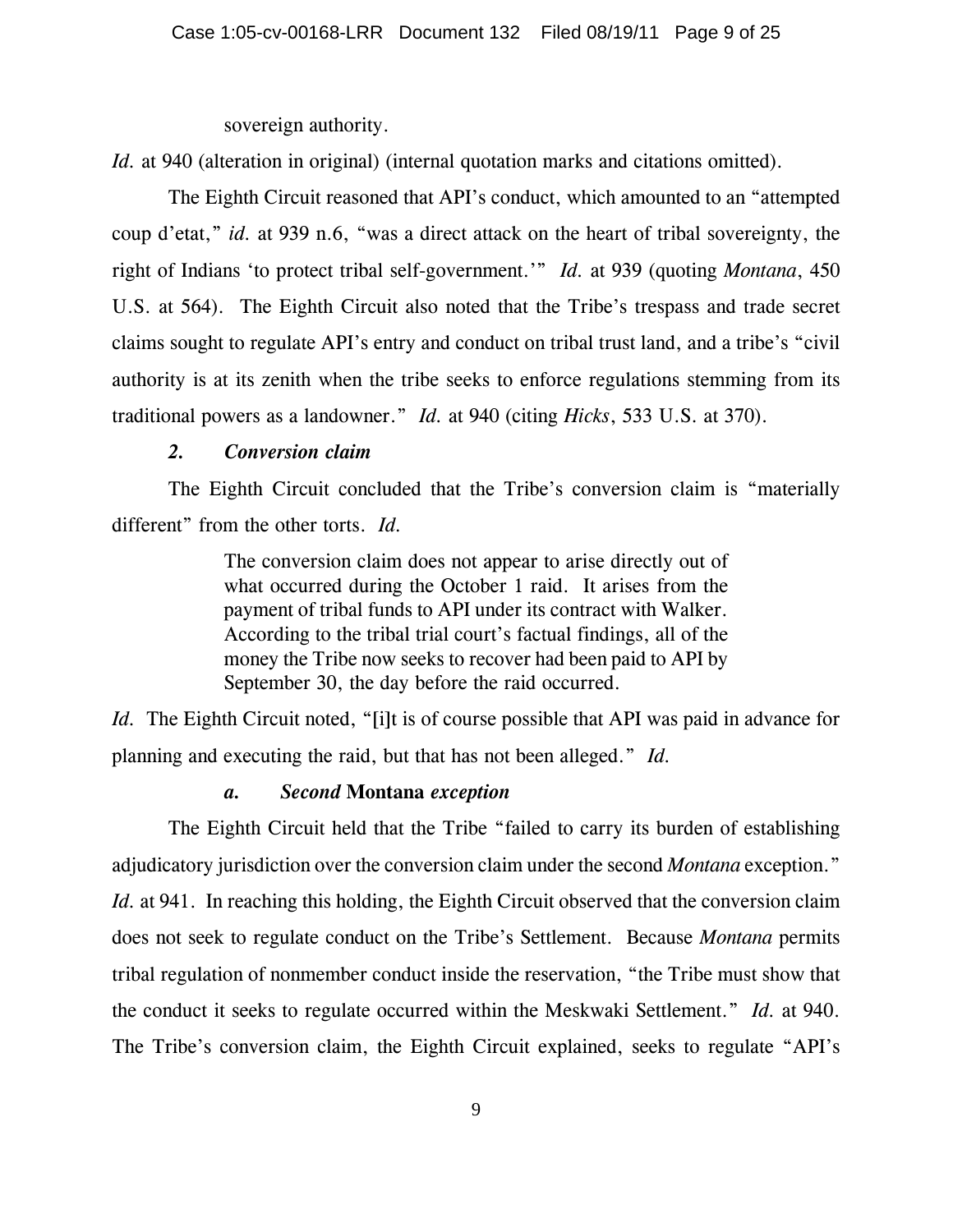unauthorized receipt and retention of tribal funds." *Id.* Because the Tribe did not allege that the receipt or retention of funds occurred on the reservation, the Eighth Circuit could not conclude "that the conduct most directly regulated by the conversion claim occurred on tribal land." *Id.* at 940-41.

The Eighth Circuit also concluded that the Tribe failed to "adequately delineate[] an indirect relationship between the conversion claim as a whole and API's conduct on tribal land, for it remains unclear what portion of the allegedly converted funds may relate to the October 1 raid, as opposed to other services API might have performed under the contract with Walker." *Id.* at 941. Because it could not determine what the funds paid for, the Eighth Circuit concluded it was unable to "examine what conduct by API the conversion claim seeks to regulate." *Id.* Even if some of the funds related to the October 1 raid, the Eighth Circuit stated this "is not enough to sustain jurisdiction over the claim as a whole, for 'when it comes to tribal regulatory authority, it is not in for a penny, in for a Pound.'" *Id.* (quoting *Plains Commerce Bank*, 554 U.S. at 338) (internal quotation marks omitted). In sum, the Eighth Circuit concluded that "the Tribe has failed to carry its burden of establishing adjudicatory jurisdiction over the conversion claim under the second *Montana* exception." *Id.*

#### *b. First* **Montana** *exception*

The Eighth Circuit noted that "[t]he question remains, however, whether the first *Montana* exception could provide tribal court jurisdiction over the conversion claim." *Id.* Although the contract between Walker and API was not binding on the Tribe, the Eighth Circuit observed that this was not determinative:

> Whether the contract between API and Walker was binding on the Tribe is an issue separate from the question of whether the contract could establish tribal court jurisdiction over the Tribe's claims, for the consensual relationship contemplated by the first *Montana* exception may be with the Tribe itself "or its members." *Montana*, 450 U.S. at 565. Even if the contract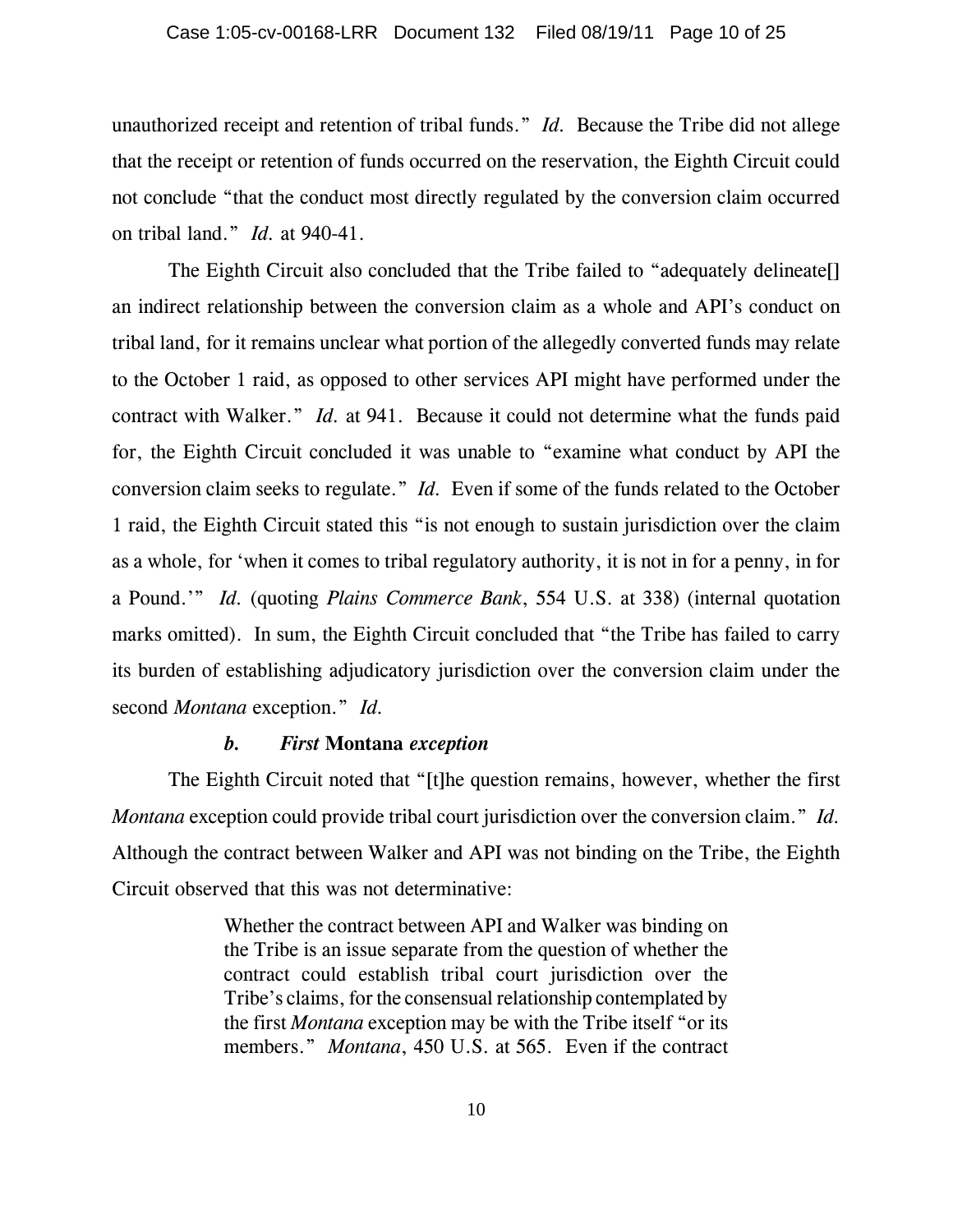did not bind the Tribe, the operative question for jurisdictional purposes is whether the conversion claim has a sufficient nexus to the consensual relationship between Walker and API. *Atkinson Trading Co. v. Shirley*, 532 U.S. 645, 656 (2001); *see Nord v. Kelly*, 520 F.3d 848, 856 (8th Cir. 2008).

*Id.* Declining to answer this question without analysis by the district court, the Eighth Circuit concluded "a remand is necessary so that the district court may consider the applicability of the first *Montana* exception to the Tribe's conversion claim." *Id.*

#### *V. PARTIES' ARGUMENTS*

The Tribe argues that a sufficient nexus exists between its conversion claim and API's consensual relationship with Walker to support Tribal Court jurisdiction under the first *Montana* exception. According to the Tribe, the requisite nexus is present if, based upon API's consensual relationship with Walker, API engaged in conduct that the Tribe had authority to regulate. Because the Tribe has the sovereign authority, expressed in its Constitution, to determine how tribal funds are spent, the Tribe insists it has the authority to regulate API's conduct in converting the Tribe's funds.

API raises a number of arguments in response. First, API contends that the Tribal Court lacks jurisdiction because the conduct the conversion claim seeks to regulate did not occur on the Tribe's Settlement. Second, API argues that the first *Montana* exception does not authorize tribal jurisdiction over all nonmember business activities within a reservation. Third, API asserts that the conduct the conversion claim seeks to regulate has no nexus with API's consensual relationship with Walker. Fourth, API insists that the Tribal Court's views on the first *Montana* exception are conclusive and cannot be disturbed by this court. Finally, API argues that it has not consented to Tribal Court jurisdiction, as evidenced by the inclusion of an arbitration clause in its contract with Walker.

### *VI. ANALYSIS*

API questions the court's authority to address the issue presented on remand. According to API, this court cannot disturb the Tribal Court of Appeals' view that the first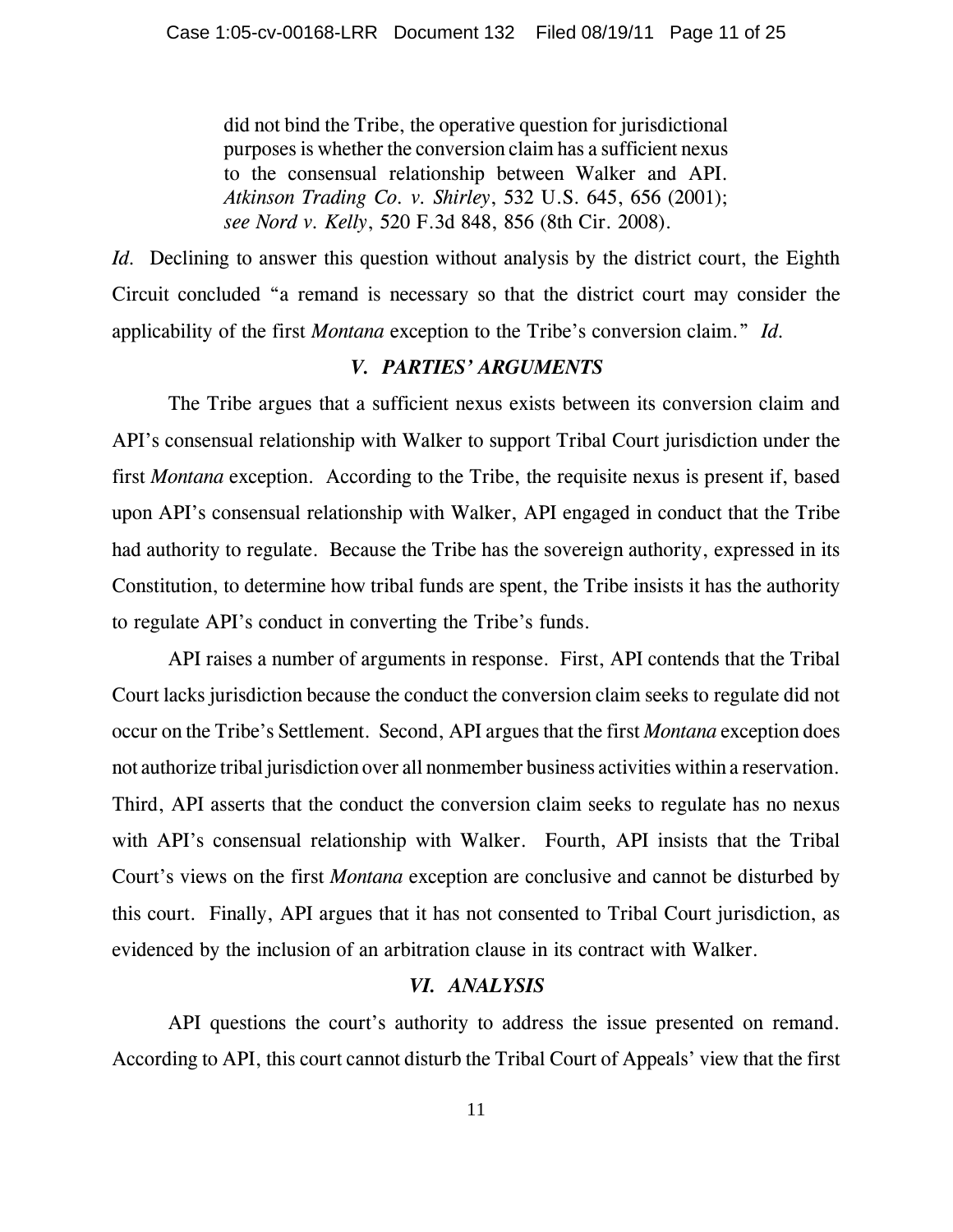*Montana* exception does not apply. The court addresses this contention first, before turning to the remaining issues.

#### *A. Tribal Court of Appeals' Views on First* **Montana** *Exception*

The Tribal Court of Appeals opined that the first *Montana* exception did not apply:

The first *Montana* exception is where there is a "consensual relationship" between a tribe and a nonmember, including "commercial dealing, contracts, leases, or other arrangements." *Montana*, 450 U.S. at 565. This does not apply to the Tribe's tort claims—as API correctly points out, these are premised on *lack* of consent and turn on the Tribe's claim that there was no valid Contract.

 API Appendix ("API App'x") (docket no. 118-3) at 49. API argues that this ruling is "conclusive" and this court "cannot and should not disturb the Tribal Court of Appeals['] decision to refuse jurisdiction under the first *Montana* exception." Brief in Support of API's Resistance ("API Resistance Br.") (docket no. 117-1) at 17-18. In API's view, while a federal court may decide whether a tribe has *exceeded* its jurisdiction, it has no authority to force jurisdiction upon an unwilling tribal court.

There are several problems with API's position. First of all, the Tribal Court of Appeals' statement regarding the first exception is dicta. Because the Tribal Court of Appeals ultimately upheld jurisdiction under the second *Montana* exception, its statements about the first exception were unnecessary to its decision. Second, the Tribal Court of Appeals' statement is not as broad as API suggests. The Tribal Court of Appeals focused on the fact that *the Tribe* did not have a consensual relationship with API, but apparently did not consider the possibility that jurisdiction could be based upon a consensual relationship between API and *a member* of the Tribe. *See* API App'x at 49 (considering whether "there is a 'consensual relationship' between *a tribe* and a nonmember") (emphasis added)). As should now be clear, "the consensual relationship contemplated by the first *Montana* exception may be with the Tribe itself 'or its members.'" *API*, 609 F.3d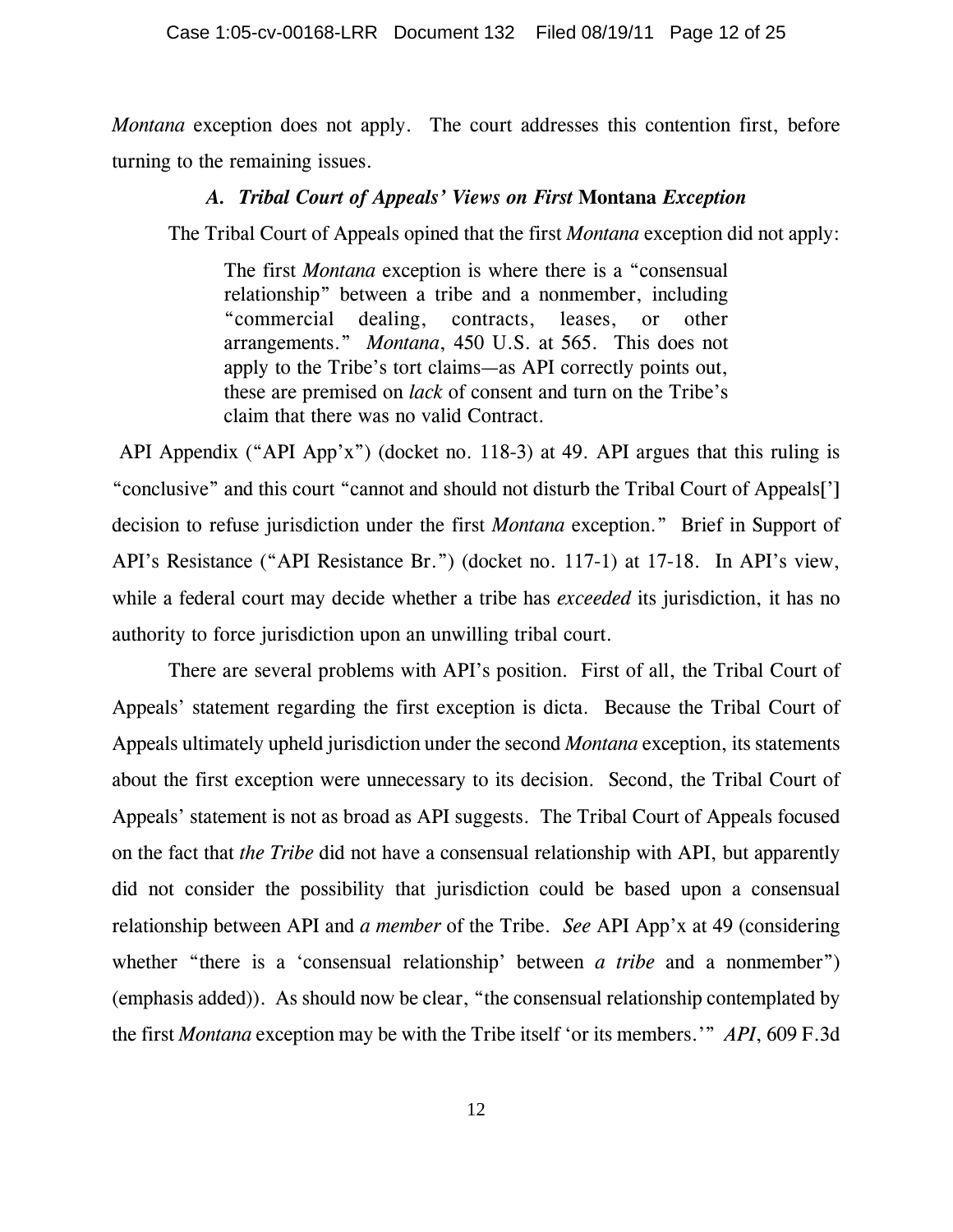at 941 (quoting *Montana*, 450 U.S. at 565). Because the Tribal Court of Appeals did not consider this point, the court will not afford any preclusive effect to this dicta.

API's position suffers from a more fundamental flaw: it is completely at odds with the purpose of the Eighth Circuit's remand. The Eighth Circuit directed this court to do exactly what API claims is forbidden—it remanded this matter "so that the district court may consider the applicability of the first *Montana* exception to the Tribe's conversion claim." *Id.* More importantly, the Eighth Circuit did so only *after* acknowledging the Tribal Court of Appeals' view "that the first exception did not apply." *Id.* Given the Eighth Circuit's remand, as well as its awareness of the Tribal Court of Appeals' view on the matter, the court will not ignore the very purpose of the remand. Accordingly, the court rejects API's argument that the court cannot consider the applicability of the first *Montana* exception to the Tribe's conversion claim.

#### *B. Jurisdiction Under the First* **Montana** *Exception*

"The starting point for the jurisdictional analysis is to examine the specific conduct the Tribe's legal claims would seek to regulate. The *Montana* exceptions focus on 'the *activities* of nonmembers' or 'the *conduct* of non-Indians.'" *Id.* at 937 (quoting *Plains Commerce Bank*, 554 U.S. at 330) (internal quotation marks omitted). Here, the Tribe's conversion claim seeks to regulate "API's unauthorized receipt and retention of tribal funds." *Id.* at 940.

> In analyzing the jurisdictional issue we rely on the record developed in the tribal courts and the allegations in the Tribe's complaint. Questions of subject matter jurisdiction often require resolution of factual issues before the court may proceed, *see, e.g.*, *Osborn v. United States*, 918 F.2d 724, 728-30 (8th Cir. 1990), and that is particularly true of inquiries into tribal jurisdiction. It is therefore both necessary and appropriate for the parties and the tribal court to ensure that "a full record [is] developed in the Tribal Court." *Nat'l Farmers Union*, 471 U.S. at 856. Here, the parties were afforded discovery in the tribal court. API has not contested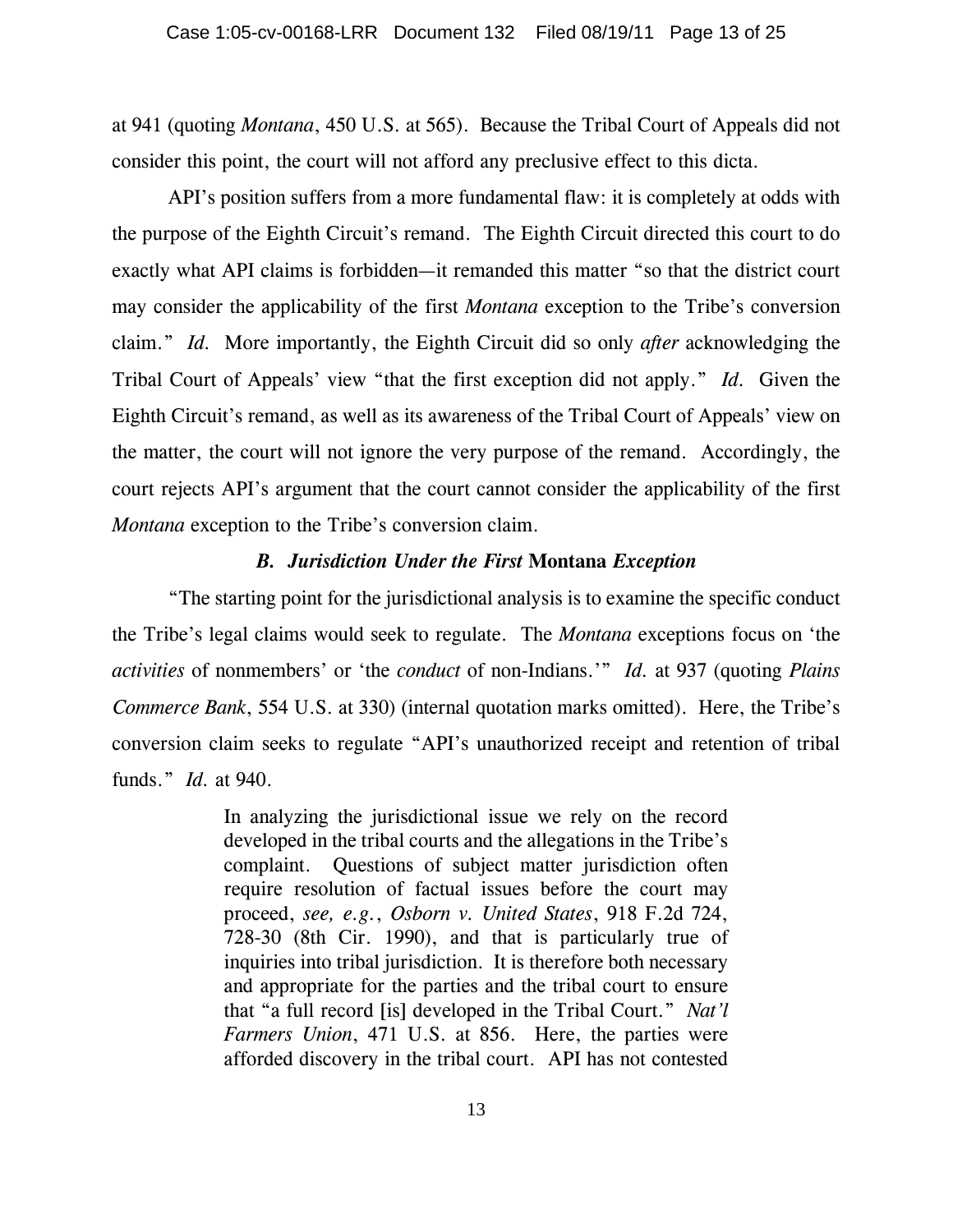any of the material allegations made by the Tribe, and we therefore take them as true for present purposes.

*Id.* at 937.

The first *Montana* exception "recognizes tribal power to regulate nonmembers when they 'enter consensual relationships with the tribe or its members.'" *Id.* at 941 (quoting *Montana*, 450 U.S. at 565). If such a consensual relationship exists, "the operative question for jurisdictional purposes is whether the conversion claim has a sufficient nexus to the consensual relationship." *Id.*

The Eighth Circuit already decided that API had a consensual relationship with Alex Walker, Jr., a tribal member. *See id.* ("[T]he operative question for jurisdictional purposes is whether the conversion claim has a sufficient nexus to *the consensual relationship* between Walker and API." (emphasis added)). Even without this guidance, the consensual relationship requirement is plainly met in this case, where API entered into a services contract with a tribal member. *See Montana*, 450 U.S. at 565 (describing "consensual relationships" with a tribe or its members as "commercial dealing, contracts, leases, or other arrangements"); *see also Hicks*, 533 U.S. at 359 n.3 ("Read in context, an 'other arrangement' is clearly another *private consensual* relationship . . . ."). Accordingly, the remaining issue is whether the Tribe's conversion claim has a sufficient nexus to API's consensual relationship with Walker.

## *C. Location of API's Conduct*

Before addressing whether the requisite nexus is present, API argues that the first *Montana* exception does not apply because the Tribe offers no proof that the conduct underlying the conversion claim occurred on the Tribe's Settlement. According to API, this is a "*necessary* condition" for Tribal Court jurisdiction and it is "essential" that "the Tribe prove that the activities that the conversion claim seeks to regulate occurred on the Meskwaki Settlement." API Resistance Br. at 8-9; *see also* Brief in Support of API's Motion ("API Br.") (docket no. 118-1) at 7-8 (stating same). Although it faults API for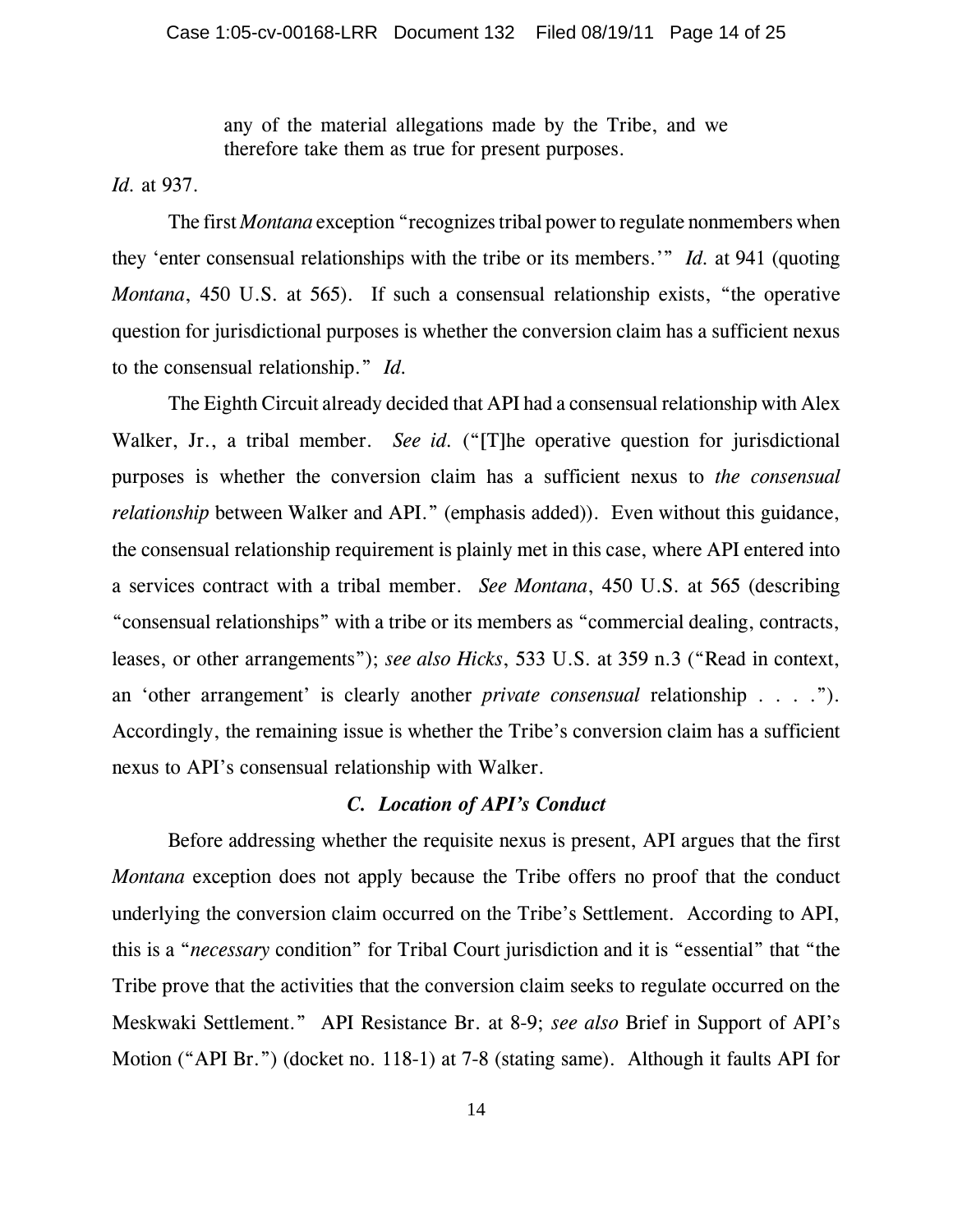raising the issue at this point, the Tribe concedes that this is a prerequisite for Tribal Court jurisdiction under the first *Montana* exception. *See* Tribe's Resistance & Reply at 5-6 (arguing that the Tribe made a sufficient showing that API's conversion occurred on the Settlement).

Despite the parties' apparent agreement on this issue, the court deems it appropriate for further discussion. Accordingly, the court first considers whether this is, in fact, a "necessary" and "essential" condition for Tribal Court jurisdiction. If it is, the court will decide whether it is met in this case.

#### *1. Land status*

The Supreme Court has frequently considered land status when assessing tribal jurisdiction over nonmembers. The usual distinction, however, has been between reservation land owned by or held in trust for a tribe or its members, sometimes called "trust land," and so-called "non-Indian fee lands," that is, land within a reservation that has been "acquired in fee simple by non-Indian owners." *Strate*, 520 U.S. at 446. While *Montana's* general rule—that tribes lack civil jurisdiction over nonmembers—"applies to both Indian and non-Indian land," *Hicks*, 533 U.S. at 360, a tribe is more likely to have civil jurisdiction over nonmember conduct on Indian land. *See id.* (noting that land status "may sometimes be a dispositive factor" and "the absence of tribal ownership has been virtually conclusive of the absence of tribal civil jurisdiction"); *Strate*, 520 U.S. at 454 ("[T]ribes retain considerable control over nonmember conduct on tribal land.").

The distinction between Indian land and non-Indian fee land within a reservation, at least for jurisdictional purposes, appears to be waning. In *Hicks*, for example, the Court stated that "[t]he ownership status of land . . . is only one factor to consider in determining whether regulation of the activities of nonmembers is 'necessary to protect tribal selfgovernment or to control internal relations.'" *Hicks*, 533 U.S. at 360 (quoting *Montana*, 450 U.S. at 564). The Court has since reiterated this point, stating that "[t]he status of the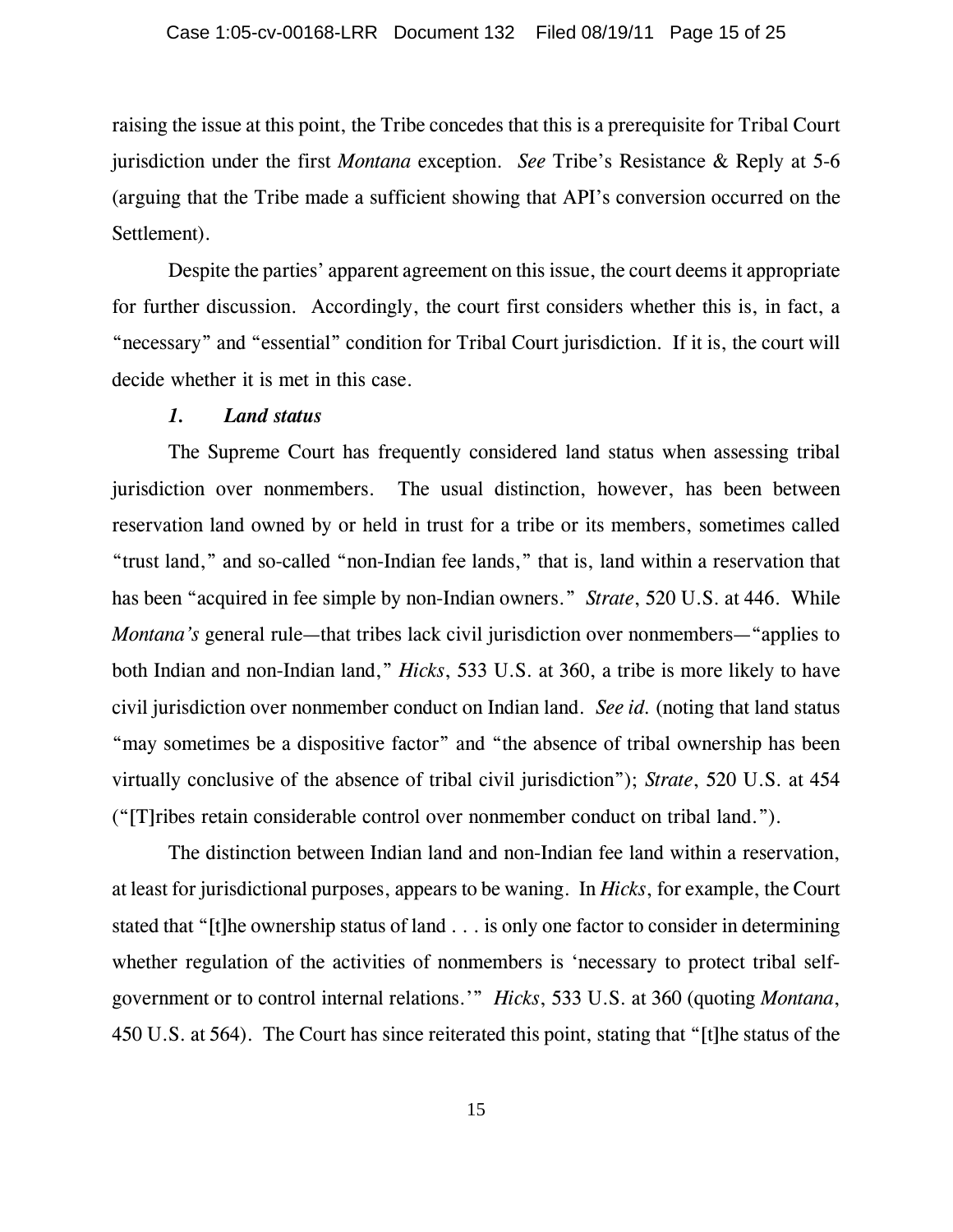land is relevant 'insofar as it bears on the application of . . . *Montana's* exceptions to [this] case." *Plains Commerce Bank*, 554 U.S. at 331 (quoting *Hicks*, 533 U.S. at 376 (Souter, J., concurring)); *see also Hicks*, 533 U.S. at 387 (O'Connor, J., concurring) ("Today, the court finally resolves that *Montana v. United States* governs a tribe's civil jurisdiction over nonmembers regardless of land ownership." (citation omitted)); *Atkinson*, 532 U.S. at 660 (Souter, J., concurring) (stating that *Montana's* general rule is "the first principle, regardless of whether the land at issue is fee land, or land owned by or held in trust for an Indian tribe.").

Despite the oft-invoked distinction between Indian land and non-Indian fee land within a reservation, this is not the precise distinction at issue here. Neither side suggests that any non-Indian fee lands were involved in the events giving rise to the Tribe's conversion claim. Rather, API argues that the Tribe has failed to prove that API's conduct underlying the conversion claim—the unauthorized receipt and retention of tribal funds—occurred on the Tribe's reservation at all, ignoring any distinction between Indian land and non-Indian fee land within the Settlement. Because the Tribe has failed to satisfy "this *necessary* condition for [T]ribal [C]ourt jurisdiction," API argues it is entitled to summary judgment. API Resistance Br. at 9.

The Eighth Circuit discussed the issue of land status with respect to the Tribe's conversion claim, stating:

> In order to establish jurisdiction over the conversion claim under the second *Montana* exception, the Tribe must show that the conduct it seeks to regulate occurred within the Meskwaki Settlement, for "*Montana* and its progeny permit tribal regulation of nonmember *conduct inside* the reservation." *Plains Commerce Bank*, 554 U.S. at 332 (second emphasis added). The conduct the conversion claim seeks to regulate most directly is API's unauthorized receipt and retention of tribal funds. The Tribe makes no allegation that the receipt or retention of the funds occurred within the Meskwaki Settlement, however, so we cannot conclude that the conduct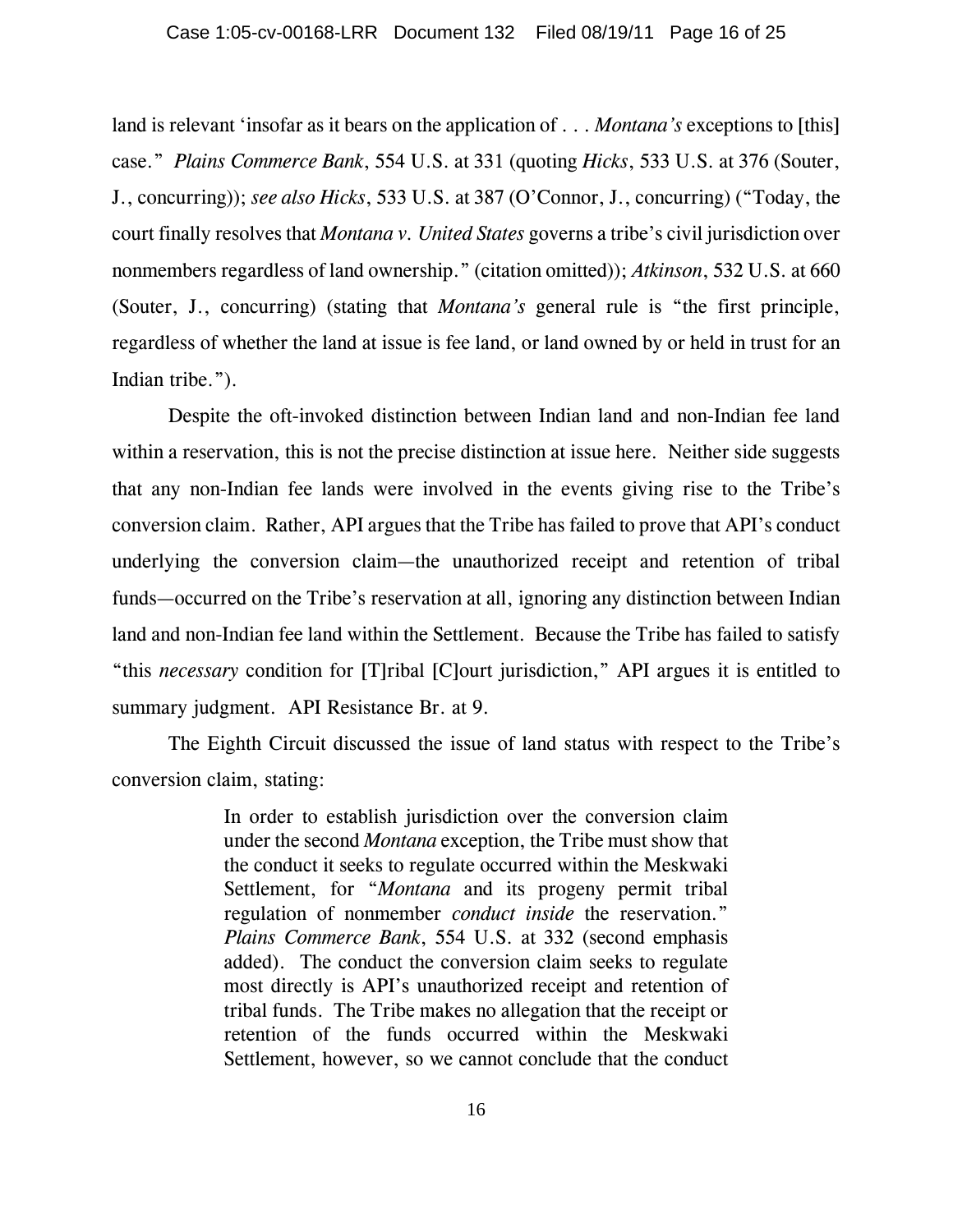most directly regulated by the conversion claim occurred on tribal land.

*API*, 609 F.3d at 940-41 (citations omitted).

In making its "on the Settlement" argument, API relies heavily on this passage of the Eighth Circuit's opinion. However, this reliance may be misplaced. First of all, the above discussion was, by its terms, limited to "jurisdiction over the conversion claim under the *second Montana* exception," *id.* at 940 (emphasis added), which is not before the court. More perplexing, however, is that after acknowledging the complete absence of any allegation by the Tribe that the conversion occurred on the Settlement, the Eighth Circuit declared, "[t]he question remains, however, whether the first *Montana* exception could provide tribal court jurisdiction over the conversion claim." *Id.* at 941. Thus, the Eighth Circuit appeared to imply that tribal jurisdiction over the conversion claim could exist under the first *Montana* exception *despite the fact* that the conduct it seeks to regulate did not occur on the Settlement.

The question, then, is whether tribal jurisdiction may exist under the first *Montana* exception even if the conduct at issue occurred outside the reservation. The simple answer appears to be no. In *Hornell Brewing Co. v. Rosebud Sioux Tribal Court*, 133 F.3d 1087, 1089 (8th Cir. 1998), Crazy Horse's estate sued several breweries in tribal court over the use of the Crazy Horse name in connection with a malt liquor beverage. The Eighth Circuit began by stressing that tribal jurisdiction extends only to nonmember activities on the reservation:

> Indian tribes . . . "retain inherent sovereign power to exercise some forms of civil jurisdiction over non-Indians *on their reservations*." *Montana*, 450 U.S. at 565 (emphasis added). The operative phrase is "on their reservations." Neither *Montana* nor its progeny purports to allow Indian tribes to exercise civil jurisdiction over the activities or conduct of non-Indians occurring *outside their reservations*.

*Id.* at 1091.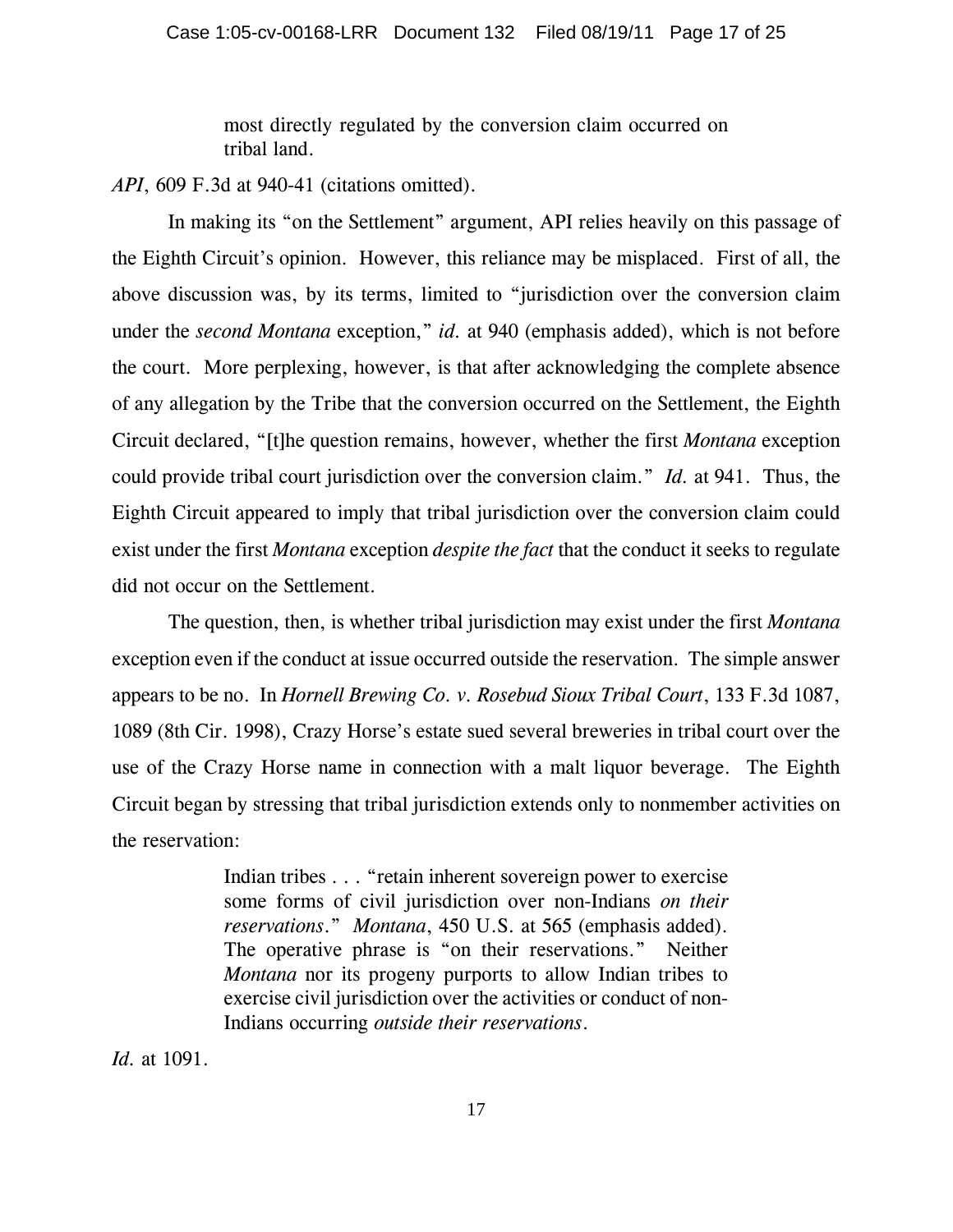The *Hornel Brewing* court went on to note that the nonmember activities at issue—the manufacture, sale and distribution of malt liquor—did not occur on the tribe's reservation. *Id.* Furthermore, the parties "failed to cite a case in which the adjudicatory power of the tribal court vested over activity outside the confines of a reservation." *Id.* The Eighth Circuit ultimately held that the tribal court lacked jurisdiction, stating it was "plain that the [defendants'] conduct outside the Rosebud Sioux Reservation does not fall within the Tribe's inherent sovereign authority."<sup>5</sup> *Id.* at 1093.

As one court observed, *Hornell Brewing* "clearly held that tribal jurisdiction does not extend to . . . off reservation activities." *Christian Children's Fund, Inc. v. Crow Creek Sioux Tribal Court*, 103 F. Supp. 2d 1161, 1166 (D.S.D. 2000). Accordingly, tribal jurisdiction is lacking where the nonmember conduct at issue did not occur on the tribe's reservation. *See Yankton Sioux Tribe Head Start Concerned Parents v. Longview Farms, LLP*, No. CIV. 08-4058, 2009 WL 891866, at \*3 (D.S.D. Mar. 31, 2009) ("The Tribe does not have regulatory authority over the construction of the farrowing facility by Defendant, a non-Indian entity, because such facility is located on land which is not within reservation boundaries."); *Progressive Specialty Ins. Co. v. Burnette*, 489 F. Supp. 2d 955, 958 (D.S.D. 2007) ("Indian tribes are not permitted to exercise jurisdiction over the activities or conduct of non-Indians occurring outside the reservation.").

Supreme Court precedent also suggests that conduct on the reservation—whether it be tribal trust land or non-Indian fee land within the reservation—is a *sine qua non* to tribal jurisdiction over nonmembers, regardless of which *Montana* exception is invoked. In

<sup>5</sup> *Hornell Brewing* involved a claim of tribal jurisdiction under the second *Montana* exception, not the consensual relationship exception involved here. *See Hornell Brewing*, 133 F.3d at 1093. However, *Hornell Brewing* did not confine its discussion of jurisdictional principles to the second *Montana* exception. *See id.* at 1091 ("Neither *Montana* nor its progeny purports to allow Indian tribes to exercise civil jurisdiction over the activities or conduct of non-Indians occurring *outside their reservations*.").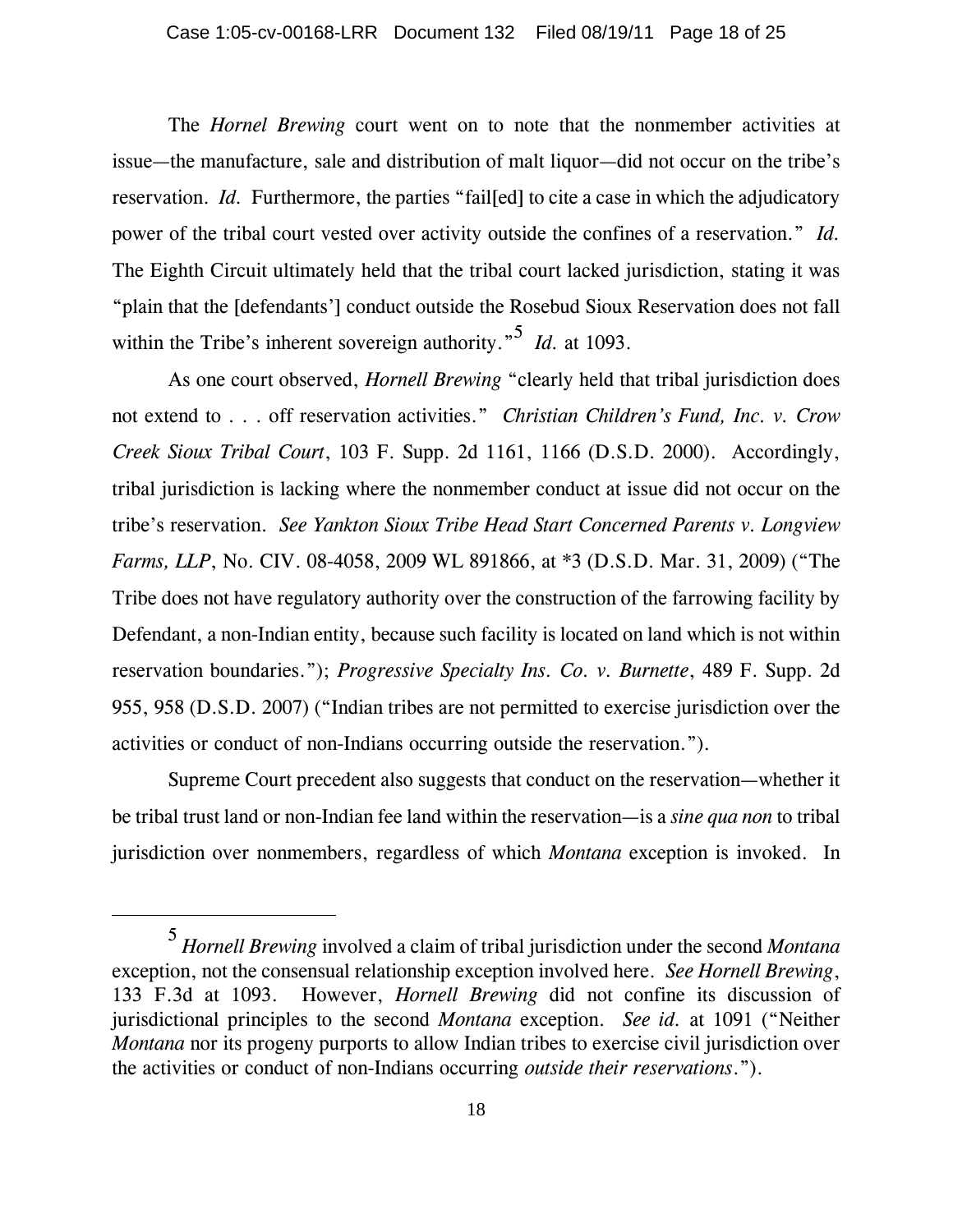*Plains Commerce Bank*, the Court stated that "*Montana* and its progeny permit tribal regulation of nonmember *conduct inside the reservation* that implicates the tribe's sovereign interests." 554 U.S. at 332 (second emphasis added); *see also id.* (noting that the cases cited in *Montana* as examples of the first exception "[e]ach involved regulation of non-Indian activities *on the reservation* that had a discernible effect on the tribe or its members" (emphasis added)); *cf. Hicks*, 533 U.S. at 375-76 (Souter, J., concurring) ("[L]and status *within a reservation* is not a primary jurisdictional fact . . . ." (emphasis added)). *Montana* itself supports this requirement, where the Court prefaced the *Montana* exceptions with the statement that "tribes retain inherent sovereign power to exercise some forms of civil jurisdiction over non-Indians *on their reservations*." 450 U.S. at 565 (emphasis added); *see also Plains Commerce Bank*, 554 U.S. 334 ("[O]ur *Montana* cases have always concerned nonmember conduct on the land."). Thus, the court agrees with API that to sustain tribal jurisdiction over the conversion claim, the conduct the conversion claim seeks to regulate must have occurred within the Tribe's Settlement.

## *2. Where the conduct occurred*

"The conduct the [Tribe's] conversion claim seeks to regulate most directly is API's unauthorized receipt and retention of tribal funds." *API*, 609 F.3d at 940. Accordingly, the issue is whether this conduct occurred on the Tribe's Settlement. "[T]he Tribe bears the burden of showing that its assertion of jurisdiction falls within one of the *Montana* exceptions." *Id.* at 936.

To satisfy this burden, the Tribe points to the following allegation in its Tribal Court complaint:

> 1. [The Tribal Court] has subject matter jurisdiction in this matter . . . and has personal jurisdiction over [API] . . . because the cause of this action arose within the jurisdiction of the Tribe, because the Tribe brings this suit to cause [API] to return funds to the Tribe which [API] unlawfully has taken and retained, and because [API] committed torts against the Tribe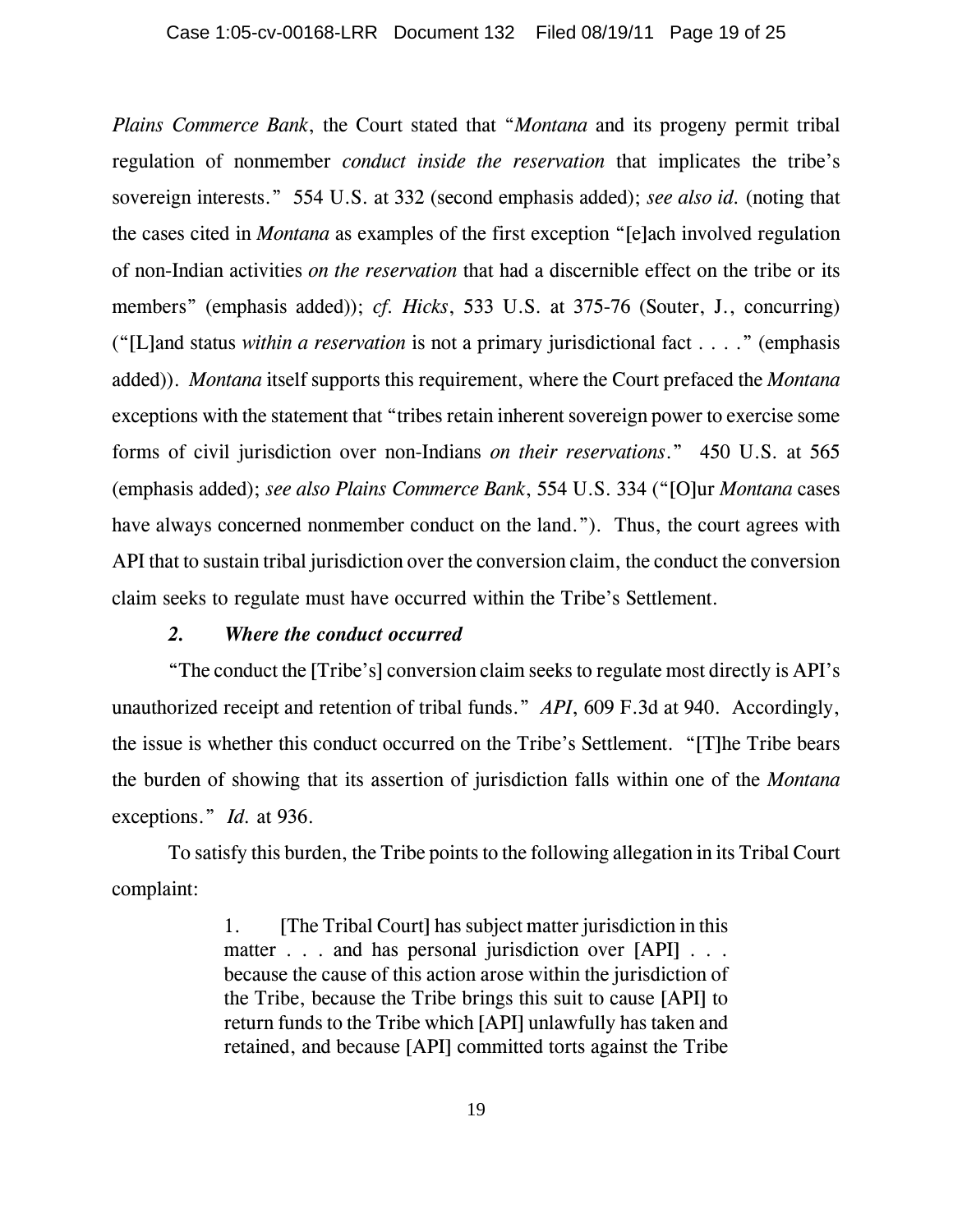and harm to tribal real property and to other tribal property on the Settlement.

Tribe App'x at 1. According to the Tribe, its complaint "alleges API's actions, including converting the Tribe's funds, occurred within the Tribe's jurisdiction." Brief in Support of Tribe's Motion ("Tribe Br.") (docket no. 112-1) at 11.

The court disagrees with the Tribe that this allegation, standing alone, satisfies its burden. The Tribal Court complaint was part of the record on appeal, and the Eighth Circuit expressly relied on "the allegations in the Tribe's complaint" in addressing the jurisdictional question. *API*, 609 F.3d at 937. The Eighth Circuit also noted that API did not contest any of the Tribe's material allegations. *Id.* Nonetheless, the Eighth Circuit concluded that "[t]he Tribe makes no allegation that the receipt or retention of the funds occurred within the Meskwaki Settlement." *Id.* at 940-41. In other words, the Eighth Circuit was aware of the Tribe's allegations, but apparently found them insufficient on this issue. The court is in no position to disturb this conclusion and, therefore, disagrees with the Tribe that its allegations are "established facts."<sup>6</sup> Tribe's Resistance & Reply at 7.

Aside from the above allegation, the record essentially is devoid of any insight into the location of API's alleged conversion—i.e., unauthorized receipt and retention—of tribal funds.<sup>7</sup> The Tribe concedes that it "did not make more specific allegations regarding some

 $^6$  The Tribe insists that API did not contest the Tribe's "general allegation" regarding the location of the conversion, and it therefore "remains undisputed." Tribe's Resistance & Reply at 7 n.5. The Tribe also argues, without citation to authority, that API "is precluded from raising as an issue on remand whether the conversion occurred on tribal lands. That issue is not properly before this [c]ourt." *Id.* at 6. Again, however, the Eighth Circuit concluded that the Tribe simply "ma[de] no allegation that the receipt or retention of the funds occurred within the Meskwaki Settlement." *API*, 609 F.3d at 940- 41. It seems immaterial whether API has previously challenged an allegation that was apparently, in the Eighth Circuit's view, insufficient ab initio.

<sup>&</sup>lt;sup>7</sup> The conduct at issue here—API's receipt and retention of \$1 million in tribal (continued...)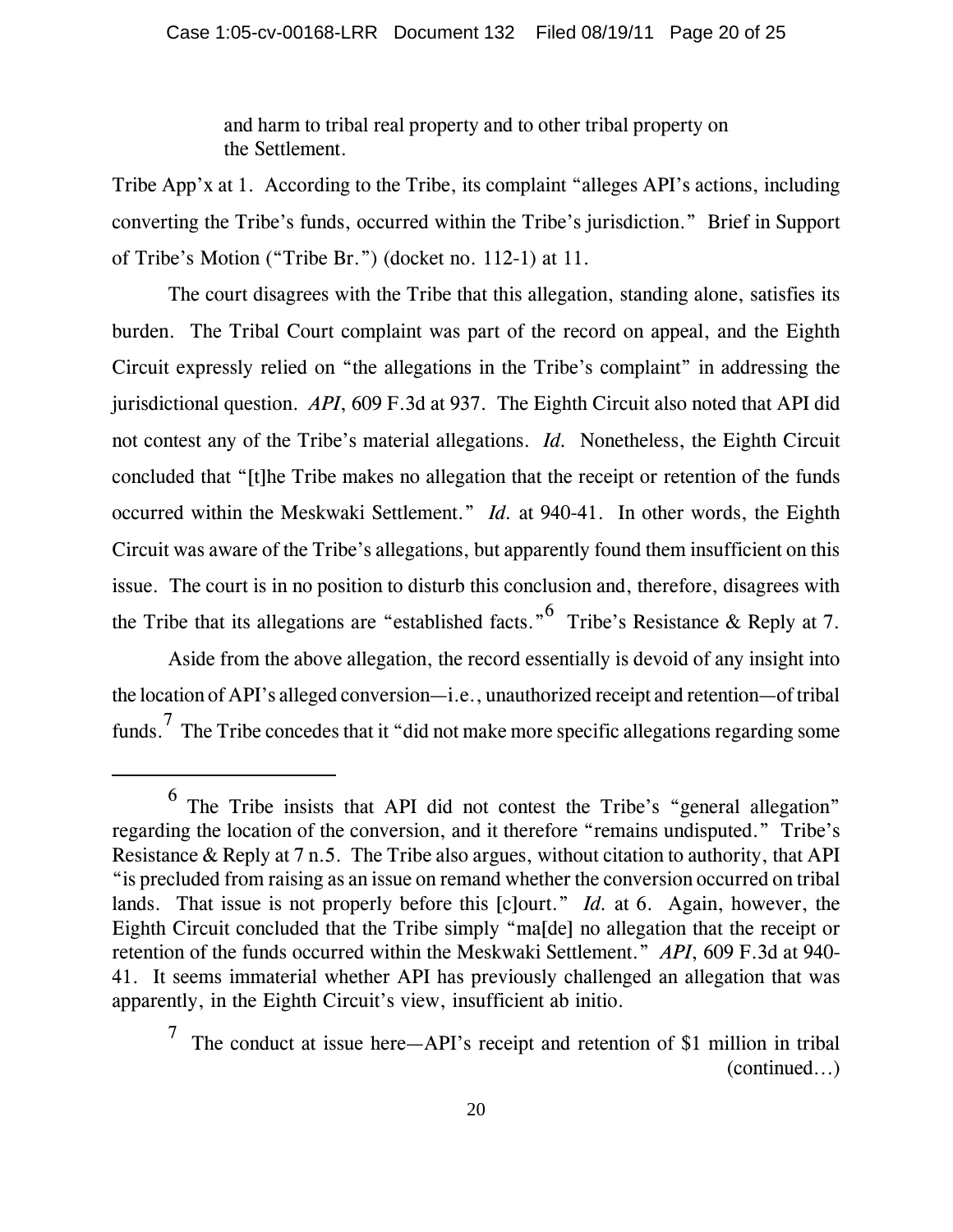of the component parts" of where the conversion occurred. *Id.* at 7 n.5. Such "component parts" include, according to the Tribe, whether Walker initiated exchanges of money from his home, another location on the Settlement or whether exchanges with API were fully completed on the Settlement. *Id.* The Tribe explains that it "has not yet obtained discovery from API regarding these component parts" and "API did not seek to litigate any of these component parts." *Id.* 

The fact remains, however, that "the Tribe bears the burden of showing that its assertion of jurisdiction falls within one of the *Montana* exceptions." *API*, 609 F.3d at 936. The court must rely on the record developed in the tribal courts; indeed, it is "both necessary and appropriate for the parties and the tribal court to ensure that 'a full record [is] developed in the Tribal Court.'" *Id.* at 937 (alteration in original) (quoting *Nat'l Farmers Union*, 471 U.S. at 856). The court doubts whether this was done here, but the Tribe chose instead to rely on a generalized allegation that failed to convince the Eighth Circuit that API's unauthorized receipt and retention of tribal funds occurred on the Tribe's Settlement. The Tribe offers nothing to alter this conclusion, and the court, therefore, cannot conclude that the conduct the Tribe's conversion claim seeks to regulate most directly, i.e., "API's unauthorized receipt and retention of tribal funds," *id.* at 940, occurred within the Tribe's Settlement.

 $7$ (...continued)

funds—is quite different from the nonmember conduct considered in the typical tribal jurisdiction case. The conduct underlying the conversion claim could occur in one exchange or many, at one location or many and could consist even of a simple electronic transaction, making the "location" of such conduct a rather amorphous concept. The leading Supreme Court decisions, by contrast, generally involve nonmember conduct with an obvious or distinct locus. *See Hicks*, 533 U.S. at 357 (execution of search warrant by state law enforcement on tribal land); *Atkinson*, 532 U.S. at 649 (hotel occupancy tax on nonmember-owned hotel); *Strate*, 520 U.S. at 442 (car accident on public highway through reservation land); *Montana*, 450 U.S. at 557 (nonmember hunting or fishing on non-Indian fee land).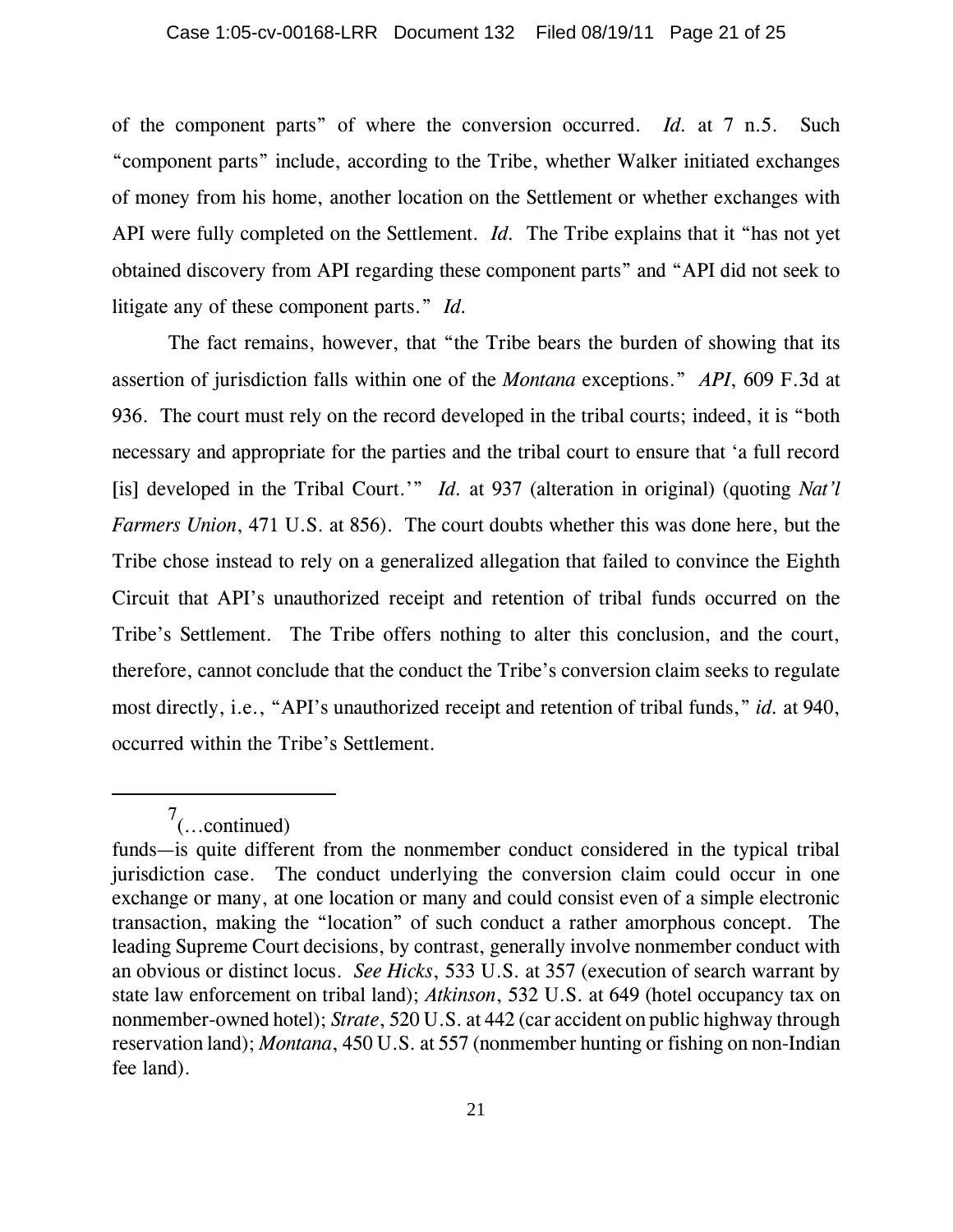The Tribe posits that "the only significant benefit that API obtained from acting as Walker's mercenary force was access to millions of dollars in tribal funds." Tribe Br. at 4. The Tribe also asserts that the purpose of API's consensual relationship with Walker was API's investigation of Tribal Council members, as well as the planning and execution of the raid on the Tribe's Settlement:

> Through its consensual relationship with Walker, API converted tribal funds in payment for investigations it conducted *on the Settlement* of Tribal Council members, and for planning and executing, *on the Settlement*, a coup d'état against the duly elected governing body of the Tribe.

*Id.* 

The Tribe's emphasis on the possibility  $\frac{8}{3}$  that the funds went to API in exchange for its actions on the Settlement is misplaced. "The starting point for the jurisdictional analysis is to examine the *specific conduct* the Tribe's legal claims would seek to regulate." *API*, 609 F.3d at 937 (emphasis added). Furthermore, "[e]ach claim must be analyzed individually in terms of the *Montana* principles to determine whether the tribal court has subject matter jurisdiction over it." *Id.* Thus, the focus for jurisdictional purposes must remain on the conduct underlying the conversion claim itself, as opposed to the conduct underlying the Tribe's other claims, which unquestionably did occur on the Tribe's Settlement. *See id.* at 940 ("The Tribe's trespass and trade secret claims thus seek to regulate API's entry and conduct upon tribal land . . . ."). The Tribe offers no evidence that the conduct the conversion claim seeks to regulate occurred on the Settlement. Although the Tribe presumes that the funds were paid in exchange for the raid, it *still* "remains unclear what portion of the allegedly converted funds may relate to the October 1 raid, as opposed to other services API might have performed under the contract with

<sup>8</sup> *See API*, 609 F.3d at 940 ("It is of course possible that API was paid in advance for planning and executing the raid, but that has not been alleged.").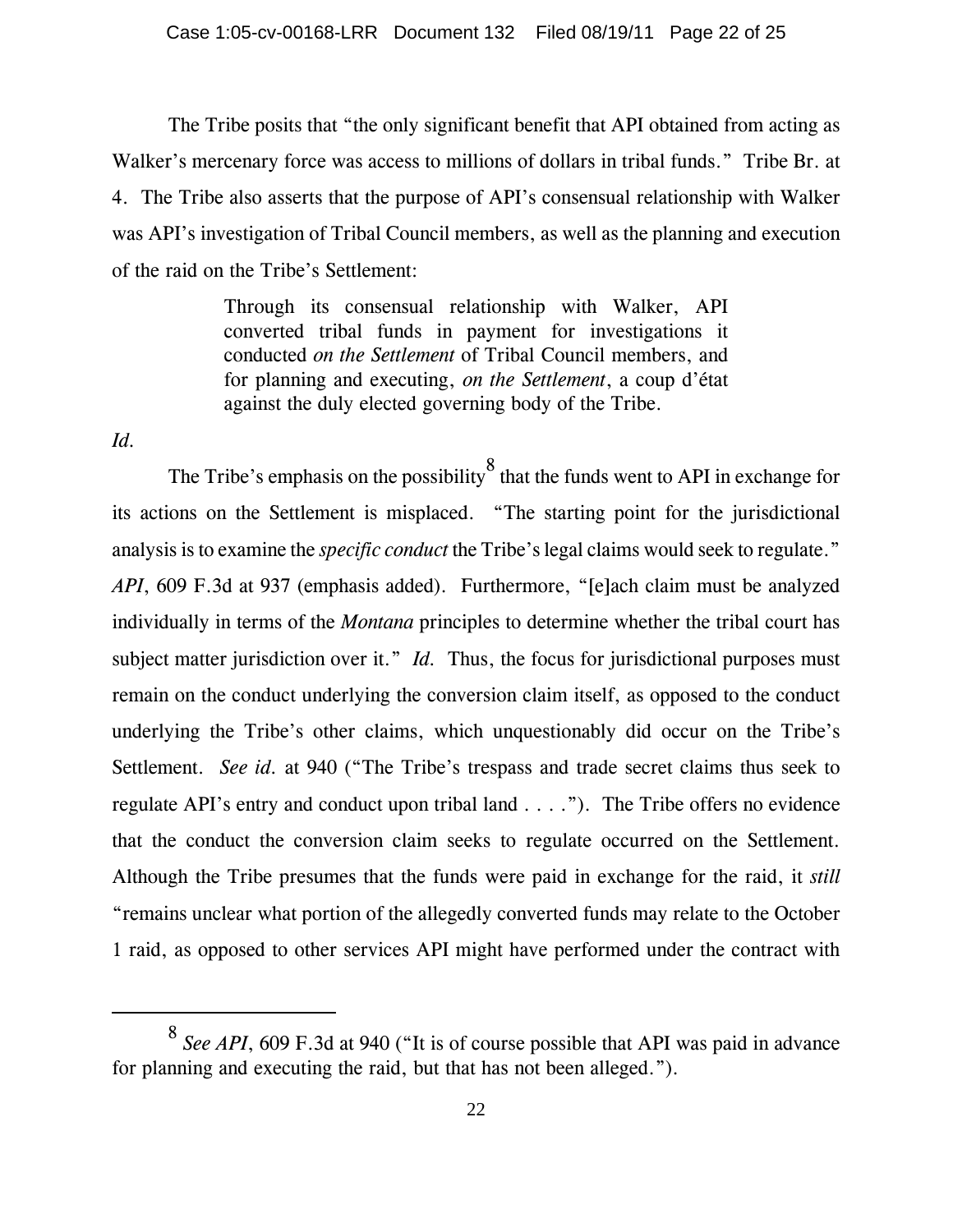Walker." *Id.* at 941. The Tribe has failed to illuminate this issue any further.

The Tribe also relies on its allegation in the Tribal Court complaint that "the actual harm from API's activities occurred on tribal land." Tribe's Resistance & Reply at 6. However, this obscures the issue, as "[t]he *Montana* exceptions focus on 'the *activities* of nonmembers' or 'the *conduct* of non-Indians.'" *API*, 609 F.3d at 937 (quoting *Plains Commerce Bank*, 554 U.S. at 330 (internal quotation marks omitted)). As such, the jurisdictional inquiry focuses not on where the harm was suffered, but "examine[s] the specific conduct the Tribe's legal claims would seek to regulate." *API*, 609 F.3d at 937. Allowing tribal jurisdiction any time a tribe or tribal member suffered harm on the reservation could run afoul of the Supreme Court's admonition that the *Montana* exceptions not "be construed in a manner that would 'swallow the rule' or 'severely shrink' it." *Plains Commerce Bank*, 554 U.S. at 330 (citations omitted).

#### *3. Summary*

"*Montana* and its progeny permit tribal regulation of nonmember *conduct inside the reservation* that implicates the tribe's sovereign interests." *Plains Commerce Bank*, 554 U.S. at 332 (second emphasis added). Stated conversely, "[n]either *Montana* nor its progeny purports to allow Indian tribes to exercise civil jurisdiction over the activities or conduct of non-Indians occurring *outside their reservations*." *Hornell Brewing*, 133 F.3d at 1091.

The Tribe's conversion claim seeks to regulate API's "unauthorized receipt and retention of tribal funds." *API*, 609 F.3d at 940. As the Eighth Circuit noted, the Tribe made no allegation that this conduct occurred within the Meskwaki Settlement. *Id.* On remand, the Tribe offers nothing to alter this analysis or allow the court to conclude that API's conduct underlying the conversion claim occurred on the Tribe's reservation. Thus, the Tribe has failed to satisfy a necessary condition for tribal jurisdiction over a nonmember and, therefore, failed to carry its burden of establishing adjudicatory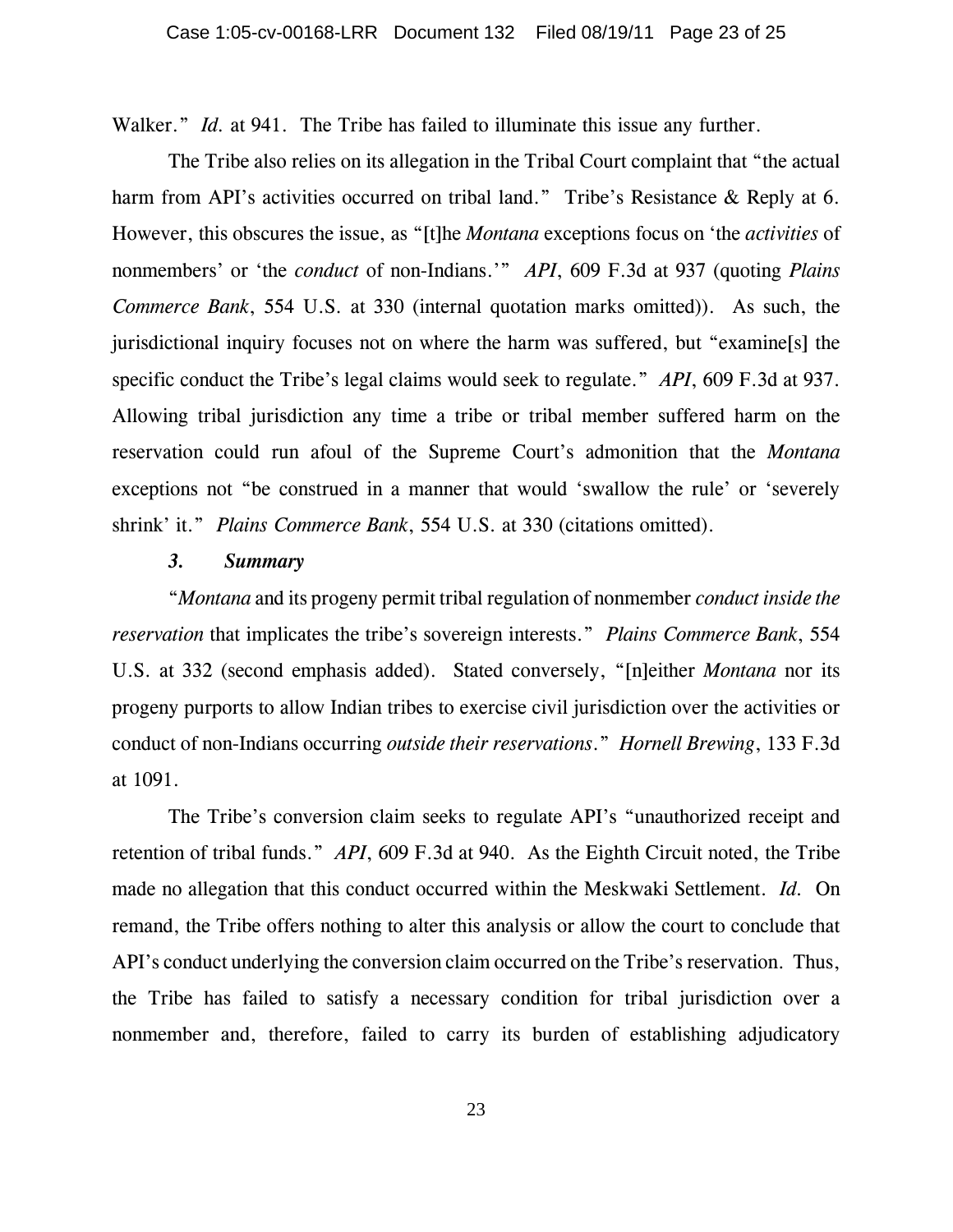jurisdiction over the conversion claim under the first *Montana* exception.

#### *D. Tribe's Alternative Request*

In the event the court concluded the Tribal Court lacks jurisdiction over the Tribe's conversion claim, the Tribe asks the court to "enter judgment against API for \$1,022,171.26 plus interest." Tribe's Motion at ¶ 2. API contends this request is "baseless," pointing out that the Tribe has not filed a conversion claim or counterclaim against API in this court. API Resistance Br. at 2. API also notes that the Tribal Court's factual findings for jurisdictional purposes "plainly do not constitute a determination of *the merits* of the Tribe's conversion claim." *Id.*

The court agrees with API. The Tribe has not a filed a claim in this court, and the parties have not litigated the merits of the Tribe's conversion claim. Further, the proceedings in the Tribal Court were limited to the issue of jurisdiction. *See* Tribe App'x at 115 ("The Tribe's ability to actually recover from API on its underlying claims, which have yet to be decided by the Tribal Court, depends upon whether the Tribal Court has jurisdiction over API."). Accordingly, the court shall deny the Tribe's Motion to the extent it asks the court to enter judgment against API on the conversion claim.

## *VII. CONCLUSION*

The court concludes that the Tribal Court may not exercise jurisdiction over the Tribe's claim against API for conversion of tribal funds. Accordingly, the Tribe's Motion (docket no. 112) is **DENIED** and API's Motion (docket no. 118) is **GRANTED**. The Clerk of Court is directed to enter judgment in API's favor on Count I of the Complaint (docket no. 2) insofar as it seeks a declaration that the Court of the Sac & Fox Tribe of the Mississippi in Iowa lacks jurisdiction over the Tribe's conversion claim. The Clerk of Court is further directed to close this case.